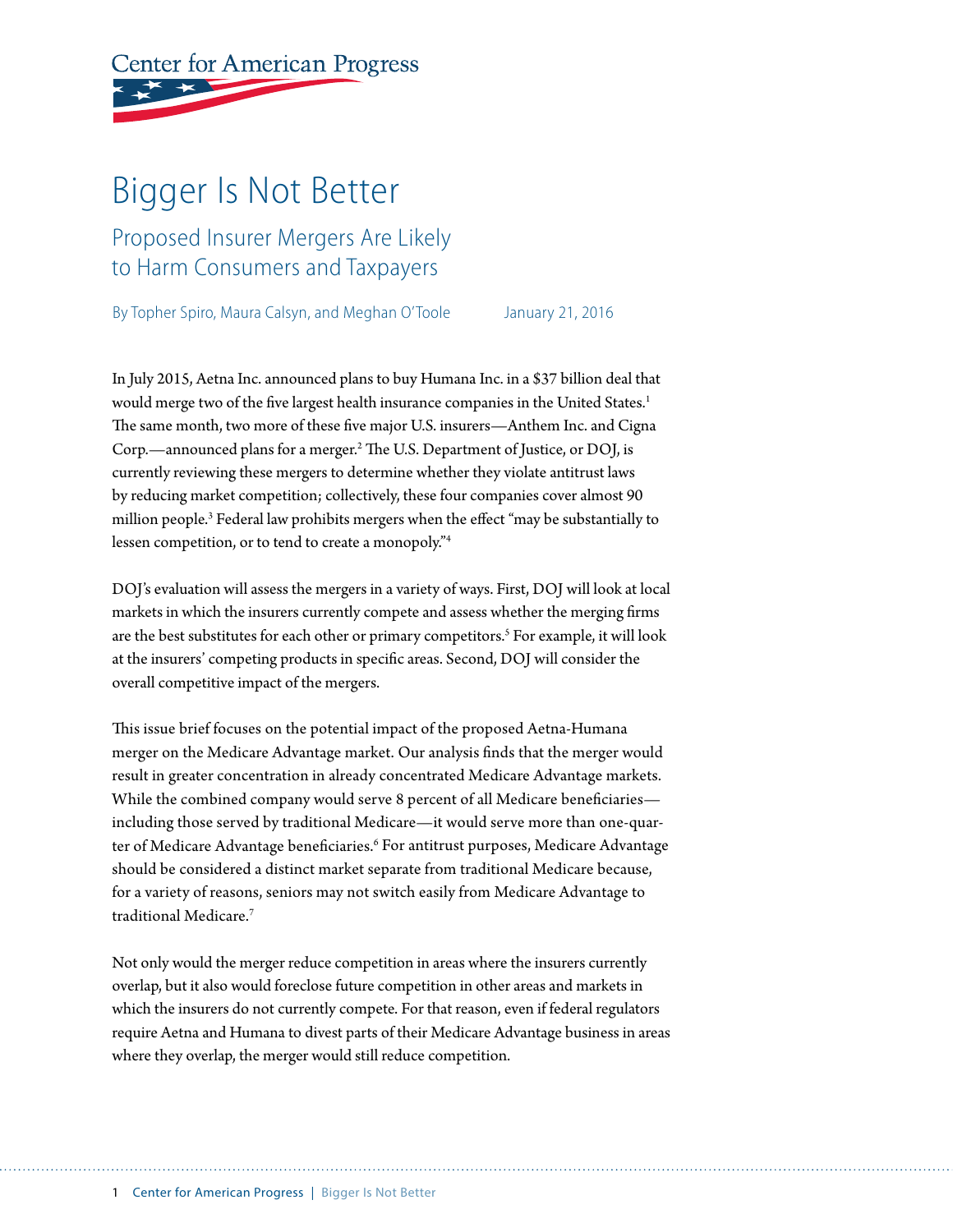As a result, the Aetna-Humana merger likely would increase premiums for seniors. The Center for American Progress' analysis finds that in areas where the two insurers overlap, the presence of the second insurer exerts downward pressure on premiums. The competition between the two insurers lowers Aetna's annual premiums by up to \$302 and Humana's annual premiums by \$43. In the absence of this competition, premiums would be higher by these amounts. Under the merger, premiums could increase by even more as a result of the greater market power of the new company.

Regardless of the impact on premiums, the merger certainly would reduce the number of choices in insurance products. What's more, the merger likely would increase costs to the Medicare program and increase the federal budget deficit because insurer bids likely would rise and the government would retain less in savings.

Despite these potential adverse effects, proponents of the merger make several arguments in its favor, including that the combined company would enhance reform of the health care payment and delivery system and improve the quality of care. However, these arguments do not stand up under close scrutiny. At best, the effects of the merger would be highly uncertain for consumers and the broader health care system. At a time of great change in the health care system, prudence would dictate extreme caution in allowing the merger to proceed—especially given that it could not be undone and its potentially serious adverse effects would be irreversible.

# The effects of health insurer mergers

Theoretically, insurer mergers could have two very different results. First, they could raise premiums—if the merger reduces competition, allowing health insurers to set higher prices. Second, if a merger strengthens insurers' bargaining power with providers, it could in fact lower prices.<sup>8</sup> Similarly, a merger also has the potential to result in efficiency gains, including from economies of scale, and savings that insurers could pass along to consumers in the form of lower premiums.

Researchers have not studied the impact of mergers specifically on Medicare Advantage premiums, but the available research on insurance consolidation—as summarized below—is applicable to the private Medicare Advantage market and shows that insurer consolidation generally leads to higher premiums.9 And competition in health care markets leads to lower premiums. Health insurance markets also already have significant barriers to entry that can reduce competition.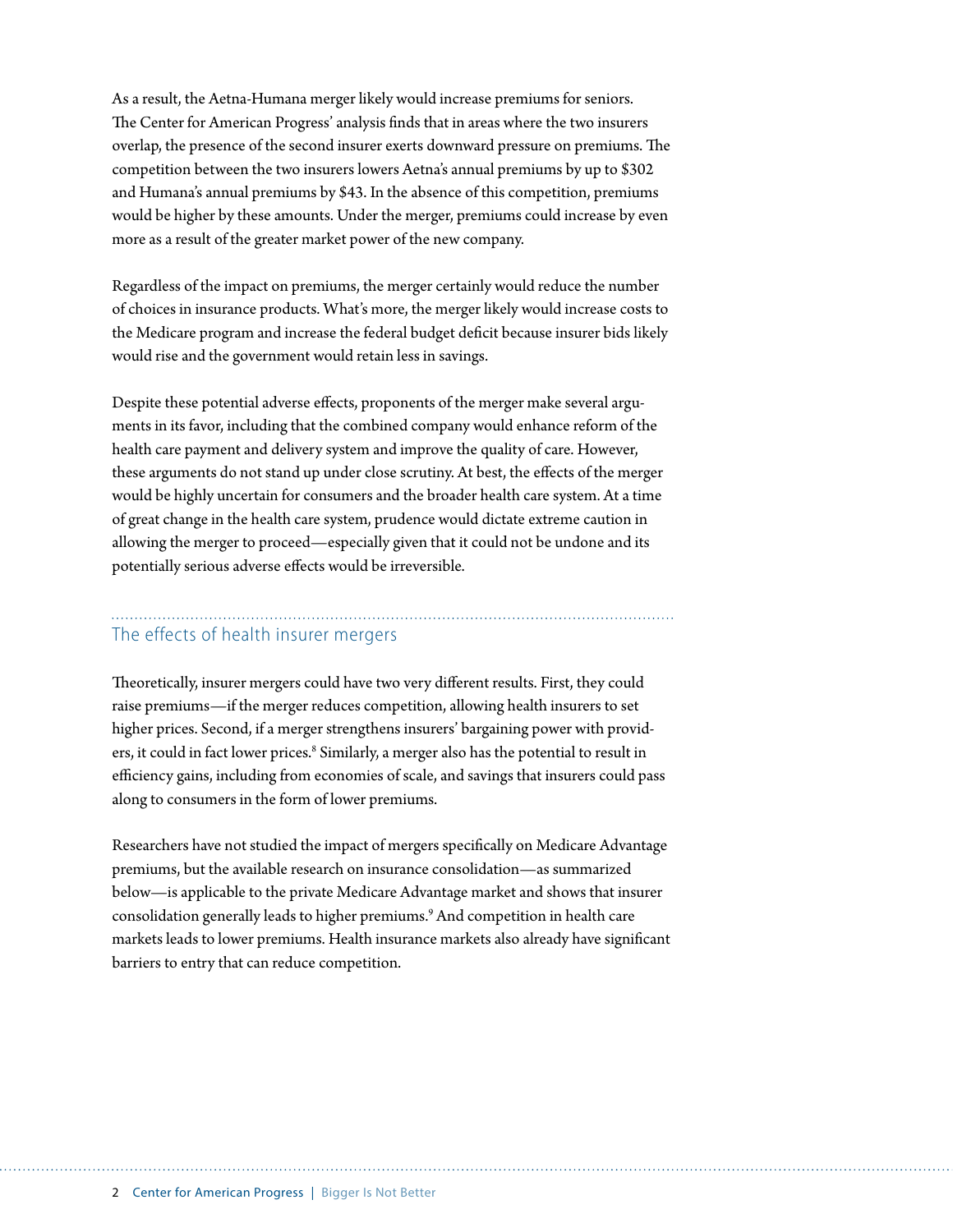# Consolidation increases premiums

Research shows that consolidation among health insurers can decrease competition, in turn increasing costs for consumers. First, when competitors merge to form a new, larger business, that enlarged company may raise prices on its own if it no longer faces market competition.10 Second, a merger can increase the likelihood that remaining businesses can act in a coordinated way to undermine competition.<sup>11</sup>

The primary example of research on health insurance consolidation assessed the effects on the private insurance market of a 1999 merger between Aetna and Prudential Healthcare.<sup>12</sup> Because these two national insurers were present in most local insurance markets, their merger had a broad impact. The analysis found that the merger had statistically significant effects in raising premium prices. Overall, researchers found that the merger, due to the increase in concentration in the local markets, resulted in premiums that were 7 percent higher by 2007 than they would have been if local market concentration had remained the same as prior to the merger.<sup>13</sup>

Another study looked at a merger in 2008 between Sierra Health Services and UnitedHealth Group and the effect on premiums in the small-group insurance market, or employers with fewer than 50 employees.<sup>14</sup> Comparing two markets in Nevada to control markets in other states, the study found that small-group premiums in the Nevada markets increased by 13.7 percent in the year after the merger.

# Competition lowers prices

Research also demonstrates that competition in health insurance markets reduces premium costs. The U.S. Department of Health and Human Services, or HHS, has quantified the effect that competition in the Affordable Care Act's marketplaces had on premiums in 2014.<sup>15</sup> Specifically, the premium of the second-lowest-cost silver plan the plan against which the premium tax credits available through the marketplaces are calculated—decreased 4 percent for each additional insurer participating in a rating area. HHS also found that premium growth from 2014 to 2015 for the second-lowestcost silver plan decreased by 2.8 percentage points for each net gain of one issuer in a county.16

Two recent studies corroborate the findings that competition is associated with lower premiums. First, researchers found that in the federally facilitated marketplaces, the addition of one insurer in a county was associated with a 1.2 percent lower premium for the average silver plan and a 3.5 percent lower premium for the second-lowest-cost silver plan from 2014 to 2015.17 A second group of researchers found that between 2014 and 2015, premiums for all plans in a rating area dropped 1.4 percent, and the two lowestcost silver plans and the lowest-cost bronze plan dropped 2.2 percent for each additional issuer, holding all other factors constant.<sup>18</sup>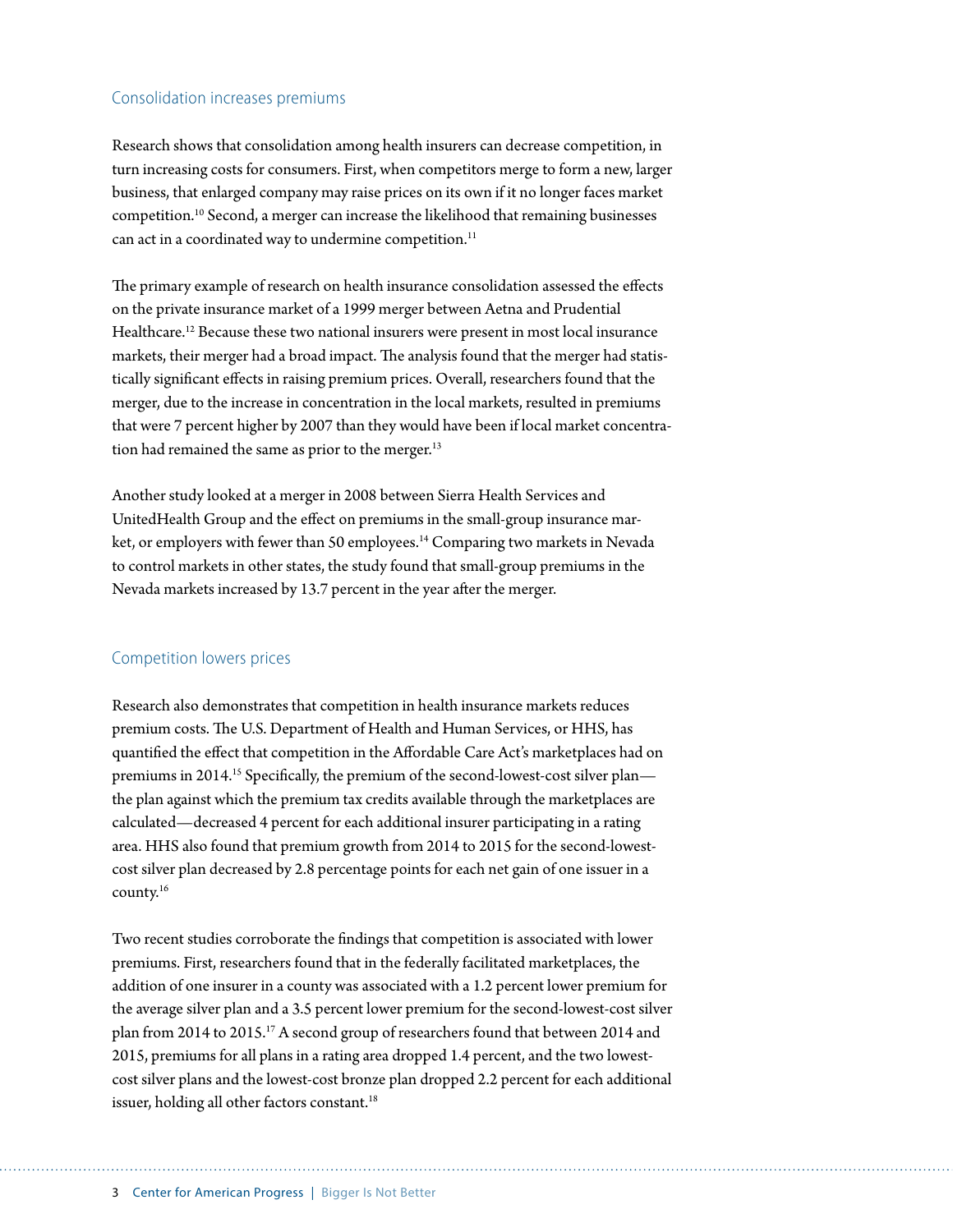Another study found similar effects by examining the effect on premiums when insurers did not participate in the marketplaces.<sup>19</sup> In 2014, only 54 percent of the three largest insurers in each state participated in the state's marketplace, and UnitedHealthcare the nation's biggest insurer—did not participate in any.<sup>20</sup> The researchers found that if UnitedHealthcare had participated, the premium for the second-lowest-cost silver plan would have been lower, on average, by 5.4 percent. Furthermore, if all insurers who were active in each state's individual market had offered marketplace plans, premiums would have been 11.1 percent lower.<sup>21</sup>

Additional research on the Affordable Care Act's marketplaces provides more evidence that larger insurers have the power, and use it, to raise prices.<sup>22</sup> A recent study looked at the changes in health insurance premiums charged by individual insurers in states with federally facilitated and state-partnership marketplaces. The study's results show that between 2014 and 2015, the largest insurers in each state raised premiums 75 percent more than the other insurers in the state, even though the large insurers' costs were not growing faster.<sup>23</sup>

A recent paper also investigated the impact of insurer competition on premiums in the large-group commercial health insurance market in California. The researchers simulated the effect on premiums of removing an insurer from the market. They found that removing an insurer led to increases in premiums, and also possibly hospital prices, on average.<sup>24</sup>

### Barriers to entry

In addition, there are already substantial barriers to entry in private health insurance markets that discourage insurers from entering a market, therefore reducing competition. These barriers include building provider networks, negotiating competitive rates with providers, establishing a reputation with customers in the local market, and creating economies of scale in areas such as information technology.25 These barriers are only amplified by consolidation, which creates large companies with greater economies of scale and provider networks. As Leemore Dafny, an expert in insurance consolidation, testified recently before the Senate Judiciary Committee:

*In light of the impediments to de novo entry, consolidation even in non-overlapping markets reduces the number of potential entrants who might attempt to overcome price-increasing (or quality-reducing) consolidation in markets where they do not currently operate.*26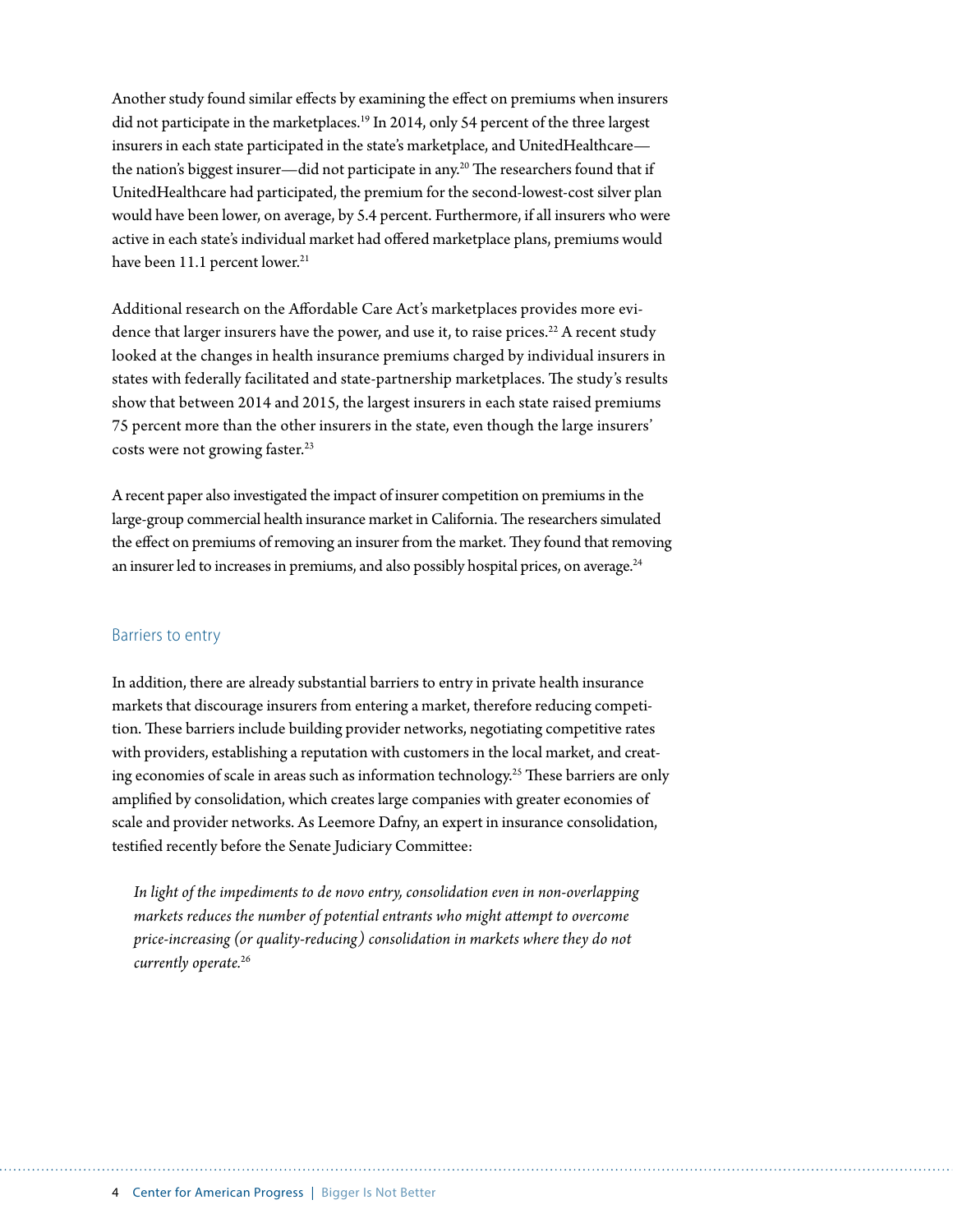# The Medicare Advantage program

Medicare Advantage is a type of Medicare coverage that allows seniors to opt out of traditional Medicare and enroll in a private insurance plan. The Medicare program pays each private plan a monthly amount per enrollee to provide Medicare benefits.

In 2015, 16.8 million Americans were enrolled in Medicare Advantage plans, or 31 percent of all Medicare enrollees.<sup>27</sup> These numbers have increased from 11.1 million enrolled—24 percent of the Medicare population—in 2010.<sup>28</sup> Medicare Advantage is an attractive insurance market for insurers because of the country's aging population and the increasing percentage of seniors choosing these plans.

Medicare Advantage enrollees still pay the regular Medicare Part B premium like all other Medicare enrollees and also may have to pay an additional monthly premium charged by the Medicare Advantage plan.31 However, Medicare Advantage plans generally have lower cost sharing than traditional Medicare and provide coverage for prescription drugs. By contrast, Medicare beneficiaries enrolled in the traditional Medicare program typically enroll in a separate Medicare prescription drug plan, a so-called Medigap supplemental health care plan that covers out-of-pocket costs, supplemental retiree coverage from a former employer or union, or some combination of plans, in order to gain comparable coverage.<sup>32</sup>

In 2015, the range of Medicare Part B premiums was \$104.90 to \$335.70 per month, with most beneficiaries paying \$104.90.33 The average added Medicare Advantage premium in 2015 was \$38 per month.34 Most Medicare Advantage beneficiaries have the choice of a plan with zero additional premium, but the availability of this option has declined from 94 percent in 2009 to 78 percent in 2015.35 Medicare Advantage enrollees' out-of-pocket costs also are increasing. For example, in 2015, the average plan limit on out-of-pocket costs for covered services was \$5,037, which is \$240 more than in 2014.

# **Medicare Advantage bidding process**

Medicare pays Medicare Advantage plans under a bidding process. Each Medicare Advantage plan submits a bid to Medicare in the amount of the average cost to the plan of providing traditional Medicare benefits to a typical beneficiary in the plan's area.<sup>29</sup> The plan's bid is then compared with a benchmark. If the plan's bid is lower than the benchmark, the government provides a rebate amount to the plan that is a portion of the difference between the bid and the benchmark.<sup>30</sup> Plans must spend their rebate on extra benefits, reduced cost sharing, or lower premiums. If the plan's bid is greater than the benchmark, beneficiaries pay that difference as an added premium.

# Competition in Medicare Advantage markets

Nearly all Medicare Advantage markets across the United States already lack competition.

The Herfindahl-Hirschman Index, or HHI, is a standard measure of market concentration and competition, and it is used to evaluate potential antitrust implications of market acquisitions and mergers.36 Nonconcentrated markets have an HHI below 1,500 points, moderately concentrated markets have an HHI between 1,500 and 2,500 points,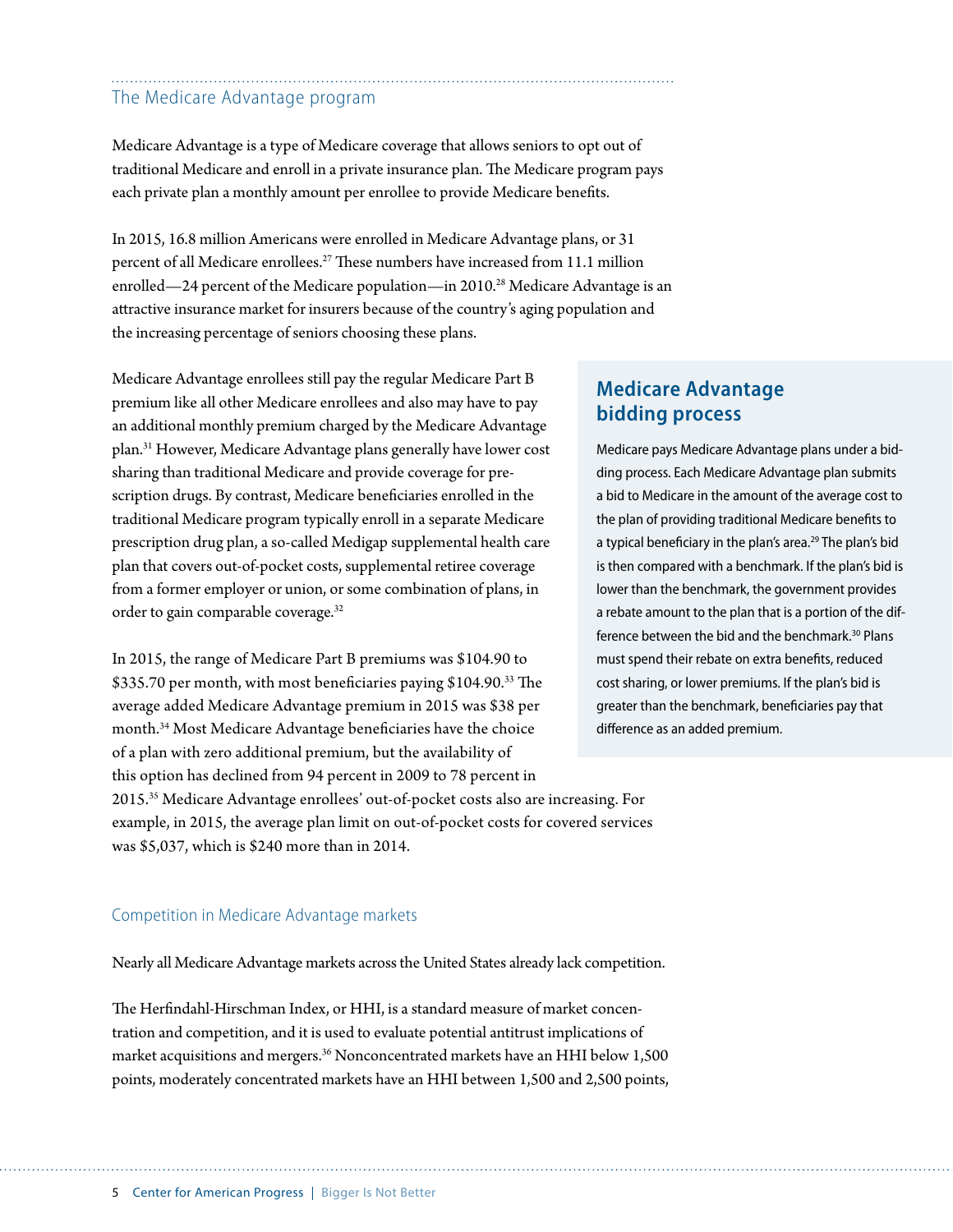and the HHI in highly concentrated markets is more than 2,500 points.<sup>37</sup> A recent Commonwealth Fund analysis found that 97 percent of Medicare Advantage plan markets in U.S. counties are highly concentrated.<sup>38</sup> Even among the 100 counties with the most Medicare beneficiaries, 81 do not have competitive markets.

Similar to the research on competition cited above, competition in the Medicare Advantage market has been found to decrease premiums.<sup>39</sup> The first empirical study of competitive bidding in Medicare Advantage found that each additional insurer in a market lowered bids by \$1.28 and increased rebates by \$0.83, meaning that when competition exists, plans have an incentive to bid lower and offer higher rebates in order to attract enrollees. Furthermore, this analysis also found that when Medicare raised its benchmarks—even when a plan's costs remained the same—the plan submitted a higher bid. In other words, the plans pocketed part of Medicare's higher payments instead of passing them along as rebates to beneficiaries. If Medicare Advantage were truly a competitive market, additional payments to plans would not change bids because bids should only be as high as the plan's cost of insuring beneficiaries.

# Effect of the Aetna-Humana merger on the Medicare Advantage market

The Aetna-Humana merger would affect a substantial percentage of Medicare Advantage enrollees. Currently, Humana has 19 percent of the Medicare Advantage market, with Aetna holding 7 percent. A combined company would surpass UnitedHealthcare, which is currently the largest Medicare Advantage insurer, with 20 percent of the market share.<sup>40</sup>

The proposed merger would further increase concentration and decrease competition in Medicare Advantage markets, which in turn would increase premiums and Medicare program spending.

### Increased market concentration

The Kaiser Family Foundation finds that the Aetna-Humana merger would include at least half of all Medicare Advantage enrollees in 10 states and at least two-thirds of all enrollees in five states.41 The American Hospital Association also has found that the Aetna-Humana merger would increase market concentration; the HHI would increase by at least 100 points in 1,083 markets and more than 200 points in 924 markets, and the postmerger HHI in these markets would be more than 2,500 points—signifying highly concentrated markets.<sup>42</sup> The American Hospital Association also reports that the merger would affect more than 2.7 million Medicare Advantage enrollees.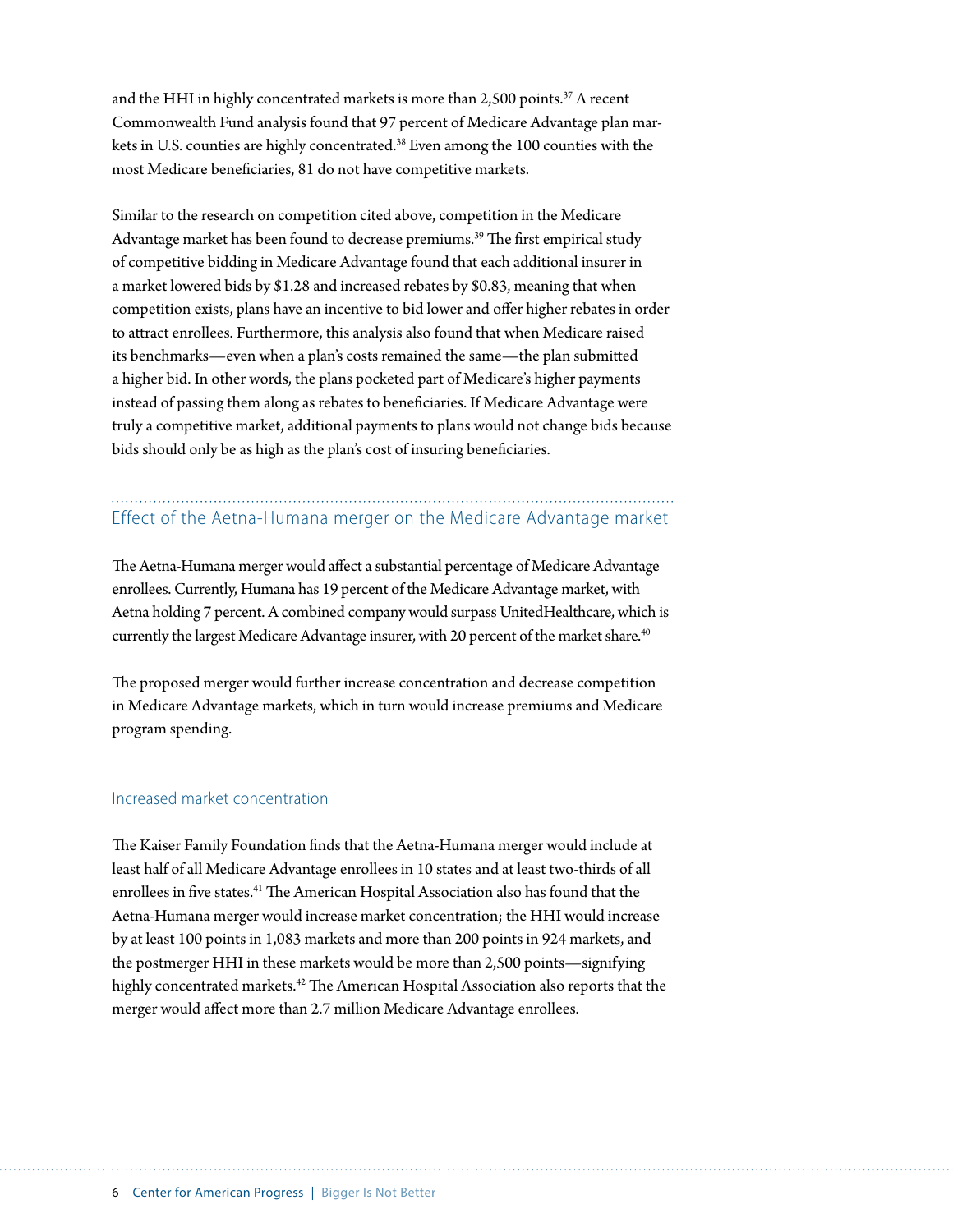The proposed Aetna-Humana merger would increase concentration in Medicare Advantage markets where both insurers currently offer plans. A Center for American Progress analysis of data from the Centers for Medicare & Medicaid Services finds that in 2015, Aetna and Humana both offer Medicare Advantage plans in 562 counties in 28 states. This is almost 20 percent of all of the counties and county equivalents in the United States.<sup>43</sup> The range of the number of counties with both issuers varies significantly by state—from just 1 county in Arizona and Nevada to 59 in Pennsylvania and 67 in Missouri. (see Table B1 in Appendix B) This overlap also has dramatically increased in recent years—from 82 counties in 2012 to 562 counties in 2015.

Importantly, this significant increase in overlap in recent years suggests that competition between the two insurers is increasing and that they would continue to enter each other's markets if they did not merge; a merger would foreclose this potential future competition. In the 562 counties where the insurers currently do overlap, not only would they no longer compete with each other, but other insurers also may be dissuaded from entering these markets because the comparative advantage of the large combined insurer would be too great.

#### Higher premiums

This increase in concentration, and corresponding decrease in competition, from the proposed merger would affect Medicare Advantage premium prices. CAP's analysis of the premiums offered by Aetna and Humana in overlapping markets from 2008 to 2015 quantifies how the current competition between Aetna and Humana puts downward pressure on premiums. Using regression analysis and controlling for year, the type of plan, and state, CAP finds that when Humana offers a Medicare Advantage plan in the same county as Aetna, Aetna's average premium is lower, and vice versa.\* These effects are large and highly statistically significant. (See Appendix A for the methodology and Appendix B for the regression tables)

Specifically, in counties where Humana offers a plan to compete with Aetna, Aetna's average annual premiums are \$302 lower than in counties where Humana does not offer a plan. A more conservative estimate that controls for different effects by state finds that Aetna's average annual premiums are \$155 lower in counties where it competes with Humana.<sup>\*\*</sup> This downward pressure from competition between the two insurers also affects Humana's premiums. Where the two insurers are competing, Humana's average annual premium is \$43 lower, controlling for state effects, than where they are not competing.

These results demonstrate how much premiums could increase if the merger is approved. Furthermore, a combined company actually could raise premiums even higher than this analysis suggests because of the company's greater market power.

\* We also control for the presence of UnitedHealthcare in these markets because it is currently the largest Medicare Advantage insurer. \*\* We use fixed effects estimation because we assume that premiums may be correlated with the state in which plans are offered. Fixed effects estimation controls for variation within groups—the state in this case. We also use clustered standard errors by state.

### **TABLE 1 Overlap between Aetna and Humana in the Medicare Advantage market**

| Year | Number of counties<br>with both Humana<br>and Aetna Medicare<br><b>Advantage plans</b> |  |  |
|------|----------------------------------------------------------------------------------------|--|--|
| 2012 | 82                                                                                     |  |  |
| 2013 | 371                                                                                    |  |  |
| 2014 | 479                                                                                    |  |  |
| 2015 | 562                                                                                    |  |  |

Sources: Authors' analysis is based on Centers for Medicare & Medicaid Services, "2008–2015 MA Landscape Source Files," available at https://www. cms.gov/Medicare/Prescription-Drug-Coverage/ PrescriptionDrugCovGenin/ (last accessed December 2015); Centers for Medicare & Medicaid Services, "2008–2015 Monthly Enrollment by Contract/Plan/ State/County," available at https://www.cms.gov/ Research-Statistics-Data-and-Systems/Statistics-Trends-and-Reports/MCRAdvPartDEnrolData/Monthly-Enrollment-by-Contract-Plan-State-County.html (last accessed December 2015).

# **Effect of competition**

In counties where Aetna and Humana compete:\*

• Aetna's Medicare Advantage annual premiums are

# **\$155 lower**

• Humana's Medicare Advantage annual premiums are

# **\$43 lower**

\* Compared with premiums in counties where they do not compete and controlling for different effects by state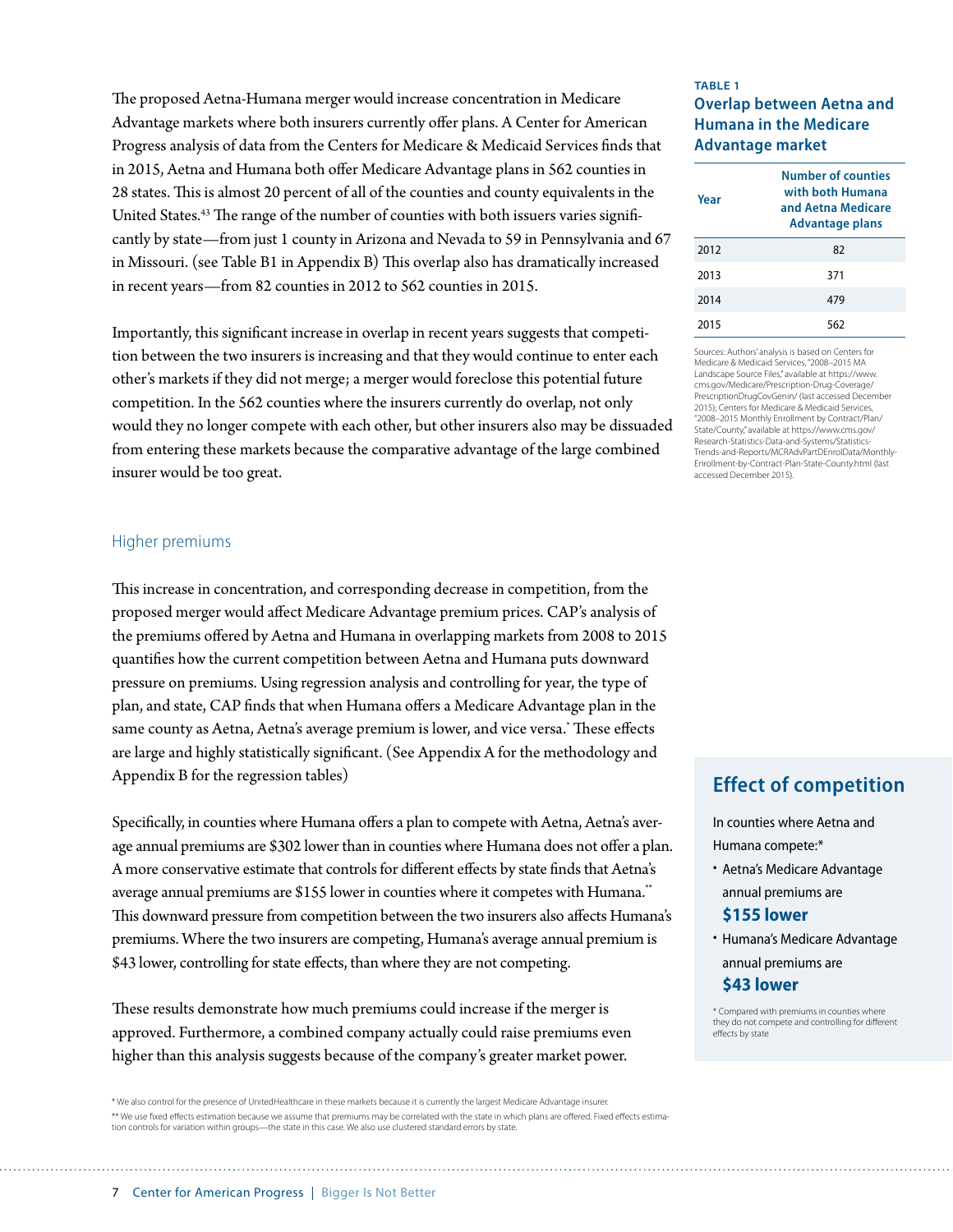### Higher Medicare program spending

The primary concern regarding the proposed merger is the impact on consumers, but there also would be adverse effects on the Medicare program and taxpayers, as well as the federal deficit. Medicare program spending will increase if the new, significantly larger combined insurer increases its bid amounts, which is likely, and if fewer bids are below the benchmark rate—meaning that the federal government retains fewer rebates. First, even if the new plan's bid is below the benchmark amount, it is still likely to be higher than the premerger bid amounts. Second, when there are fewer plans, it is a reasonable assumption that fewer plans will bid below the benchmark rate. In this scenario, Medicare's costs would increase from the current payment amount, which is below the benchmark amount, to the benchmark amount.

# **Higher Medicare program spending**

An example can help illustrate how a merger that results in higher premium prices could increase government spending on Medicare. In this example, we assume that the bids for the combined company postmerger will be the higher of the bids of the two individual insurers premerger. These numbers are purely illustrative.

**Benchmark:**\* \$752.50

#### *Premerger:*

**Aetna bid:** \$740

**Humana bid:** \$750

**Government spending:** Government spending equals the bid amount plus a rebate to the insurer that is between 50 percent and 70 percent of the difference between the bid and the benchmark, depending on the plan quality ratings.<sup>44</sup> Therefore, the government will pay a monthly rate per beneficiary of \$746.25 to Aetna and \$751.25 to Humana—for an average of \$748.75 per beneficiary.\*\*

#### *Postmerger:*

**Bid by combined Aetna-Humana insurer:** \$750 **Government spending:** \$751.25 to combined insurer

#### *Effect of the merger:*

Medicare's monthly payment increased from an average of \$748.75 per beneficiary premerger to \$751.25 per beneficiary postmerger. Even though the combined company is still bidding below the benchmark rate, the government spends more money per beneficiary.

\* \$752.50 is the average local monthly benchmark in 2015, weighted by enrollment in different types of plans by county. See Kaiser Family Foundation, "Medicare Advantage: Local Benchmarks (weighted)," available at<http://kff.org/medicare/state-indicator/local-benchmarks-weighted/> (last accessed December 2015).

\*\* \$746.25 is calculated as \$740 + 0.5\*(752.50-740). \$751.25 is calculated as \$750 + 0.5\*(752.50-750), where 0.5 is the portion of the difference between the bid and the benchmark that the insurer keeps as a rebate in the above example.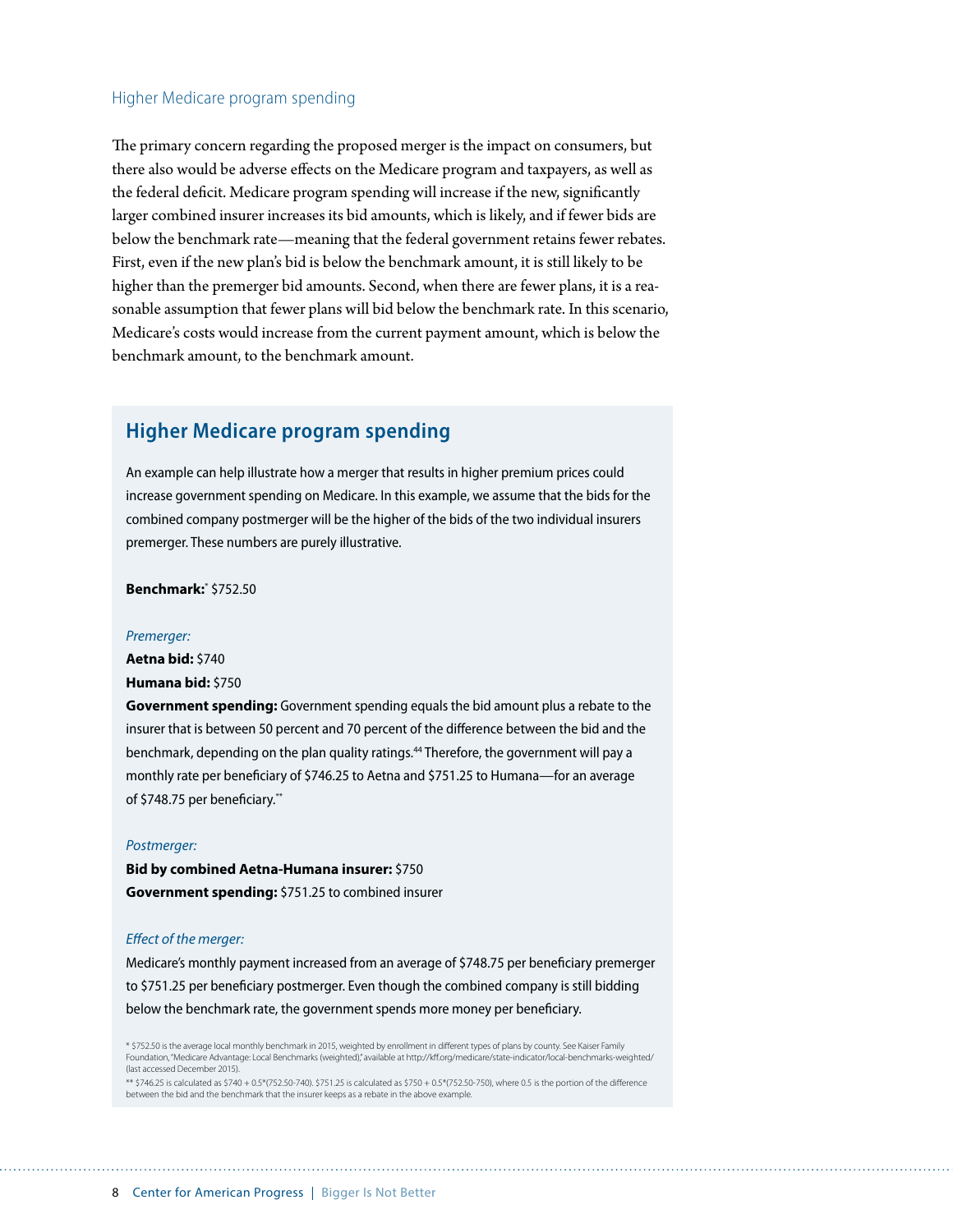# Effect on the individual health insurance market

This issue brief focuses on Medicare Advantage and how the proposed merger would reduce competition and increase premiums in that market. However, the merger also would have significant effects on the individual health insurance market, where there is also substantial overlap between Aetna and Humana. In eight states, Aetna and Humana both offer marketplace plans in the same rating areas.<sup>45</sup> Aetna is already the largest issuer on the marketplaces, and with the acquisition of Humana, it would increase its enrollment in the marketplaces to almost 17 percent of all those who have purchased marketplace plans.46 With the announcement by UnitedHealth Group that it is considering an exit from the marketplaces, this share and the effect on competition could be even greater.

Even though the rating areas in which Aetna and Humana currently compete would have other competitors should the proposed merger go through, premiums on the marketplaces still are likely to increase. Recent research has found that the average premium of the second-lowest-cost silver plan in 2015 was 3.5 percent lower for every additional insurer participating in a rating area.<sup>47</sup> This effect suggests that in 2015, if a merger had removed one insurer from the eight states where Aetna and Humana currently compete, premiums for the second-lowest-cost silver plan could have been an average of \$328 higher for a family of four.

### **TABLE 2 The proposed merger's impact on premiums in the health insurance marketplaces**

|                     | 2015 health<br>insurance<br>marketplace<br>enrollment | Average premium<br>of second-lowest-cost<br>silver plan for family<br>of four, 2015 | Average premium<br>of second-lowest-<br>cost silver plan with<br>one less insurer | <b>Difference</b> |
|---------------------|-------------------------------------------------------|-------------------------------------------------------------------------------------|-----------------------------------------------------------------------------------|-------------------|
| Arizona             | 154,121                                               | \$6,876                                                                             | \$7,117                                                                           | \$241             |
| Florida             | 1,314,890                                             | \$10,020                                                                            | \$10,371                                                                          | \$351             |
| Georgia             | 417,890                                               | \$9,564                                                                             | \$9,899                                                                           | \$335             |
| <b>Illinois</b>     | 297,406                                               | \$8,304                                                                             | \$8,595                                                                           | \$291             |
| Missouri            | 212,256                                               | \$10,068                                                                            | \$10,420                                                                          | \$352             |
| Ohio                | 188,223                                               | \$9,552                                                                             | \$9,886                                                                           | \$334             |
| <b>Texas</b>        | 943,218                                               | \$9,120                                                                             | \$9,439                                                                           | \$319             |
| Utah                | 126,784                                               | \$8,172                                                                             | \$8,458                                                                           | \$286             |
| Weighted<br>average |                                                       | \$9,378                                                                             | \$9,706                                                                           | \$328             |

Sources: Office of the Assistant Secretary for Planning and Evaluation, Health Plan Choice and Premiums in the 2015 Health Insurance Marketplace (U.S. Department of Health and Human Services, 2015), available at https://aspe.hhs.gov/sites/default/files/pdf/77176/healthPremium2015.pdf; Kaiser Family Foundation, "Marketplace Enrollment as a Share of the Potential Marketplace Population," available at http://kff.org/health-reform/state-indicator/ marketplace-enrollment-as-a-share-of-the-potential-marketplace-population-2015/ (last accessed December 2015); Paul D. Jacobs, Jessica S. Banthin, and Samuel Trachtman, "Insurer Competition in Federally Run Marketplaces Is Associated With Lower Premiums," Health Affairs 34 (12) (2015): 2027–2035.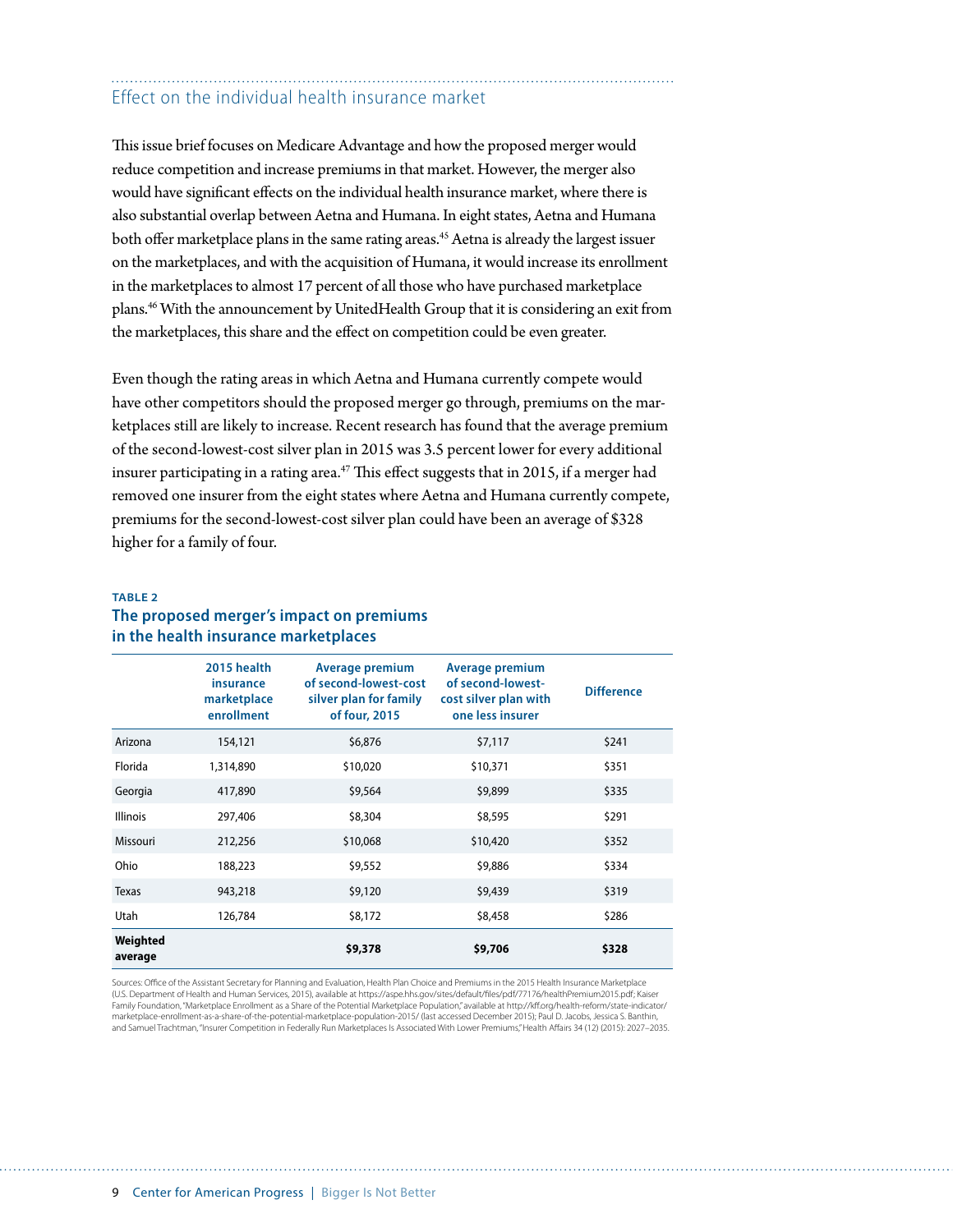# Other considerations

Proponents of the merger point to potential upsides of a combined company to justify the merger. However, these arguments do not provide sufficient assurances that they will benefit consumers.

### Would a merger enhance payment reform and value?

Aetna and Humana have argued that the greater market share and resources of the combined company would increase their focus on payment reform.<sup>48</sup> Many Medicare Advantage plans largely operate in the fee-for-service system, where health care providers are paid separately for each item and service furnished to a patient, which encourages a higher volume of services and less coordination of care. Moving more Medicare Advantage plans to alternative payment models, under which health care providers are accountable for the quality and cost of care for each patient, would help constrain health care costs and improve quality.

It is possible that payment reform could be more effective when done by a bigger insurer with greater market share because providers would face stronger incentives to change the way they deliver care. However, traditional Medicare, which still has 69 percent market share, is already testing and implementing payment reforms.<sup>49</sup> If traditional Medicare follows through on payment reform—and if all Medicare Advantage insurers also adopt such payment reforms—the combined signal and incentives for providers will be far greater than if a single large insurer adopts payment reforms.

Moreover, Aetna and Humana are already two of the five largest insurers with vast resources, so it is hard to see why combining the companies is necessary to adopt payment reforms. There is also no evidence that larger insurers are more likely to implement innovative payment models, nor any assurance that the combined Aetna-Humana company would do so.<sup>50</sup> In addition, there is an argument that more competition could lead to more innovative ways to lower costs and improve care, and the merger would reduce this competition.

Aetna also points to its plans to build an "Optum-like unit" within the combined company as a positive result of the merger.<sup>51</sup> Optum is a part of UnitedHealth Group that provides health services such as data analytics, clinical consulting, and drug management.\* Optum serves clients across the health care system, including the related company of UnitedHealthcare, and it has been very profitable for UnitedHealth Group.52 Humana controls the fourth-largest pharmacy benefit manager in the country, which would enable Aetna to create a unit similar to Optum.<sup>53</sup>

\* UnitedHealthcare is the other part of UnitedHealth Group, which provides health care coverage and benefits. See UnitedHealth Group, "About UnitedHealth Group," available at<http://www.unitedhealthgroup.com/About/Default.aspx> (last accessed December 2015).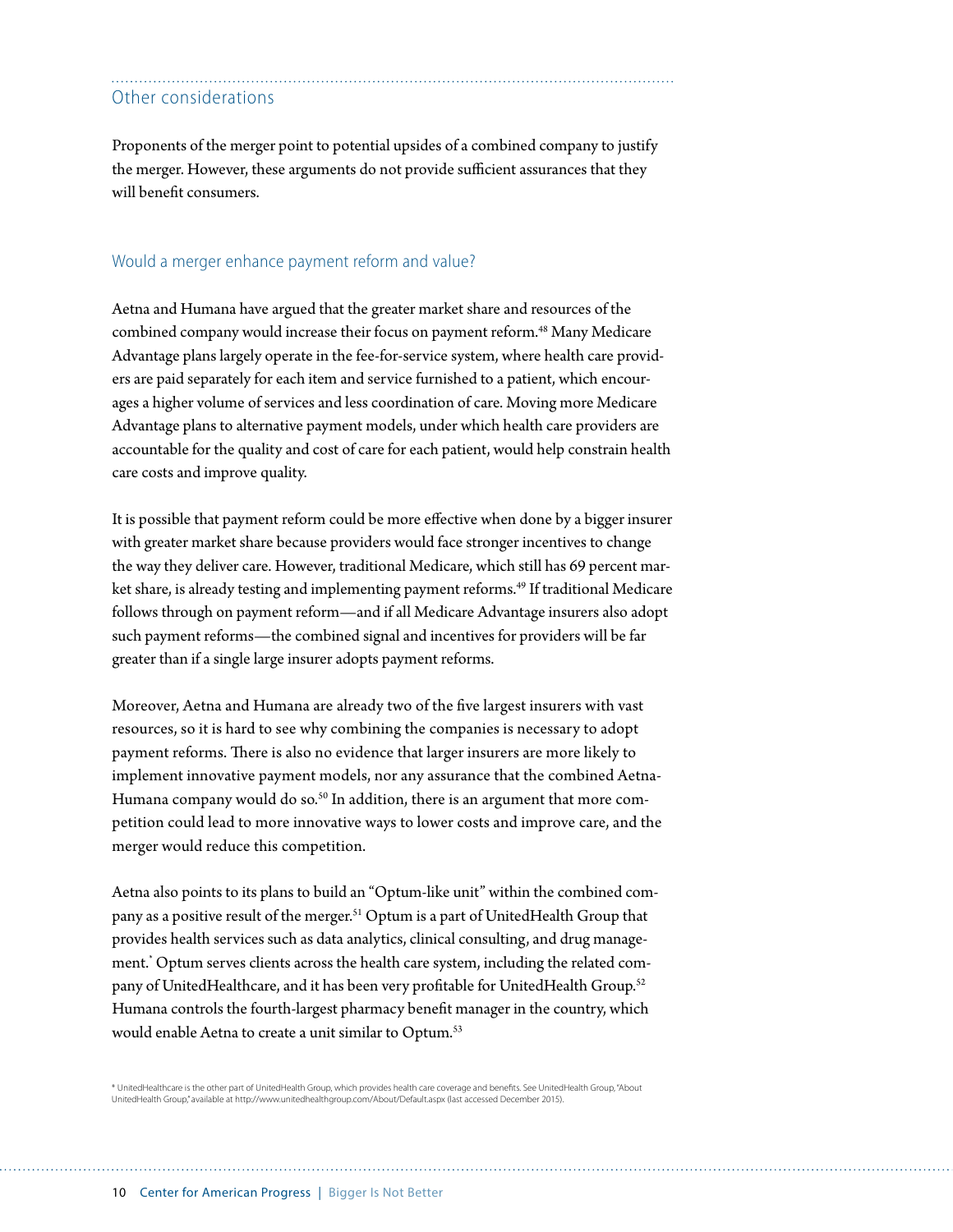As noted above, Aetna and Humana are already massive insurers with significant resources, so it is not clear why a merger is necessary for their efforts to build an Optumlike health services division. Moreover, to date, Optum has not improved the quality of UnitedHealthcare's Medicare Advantage plans. Medicare Advantage plans are rated on quality and performance measures. In 2015, the average star rating for all plans weighted by enrollment is 3.92 out of a possible 5.<sup>54</sup> However, UnitedHealthcare's Medicare Advantage plans have a below-average overall star rating of only 3.23. By contrast, Aetna's rating is 4.13, and Humana's is 4.06.<sup>55</sup> At least in this case, bigger is not better.

Insurers also commonly argue that mergers are necessary to counter the increasing consolidation among health care providers because larger insurers can exert greater bargaining power against providers to keep prices low. However, the health care system cannot engage in such an arms race. With fewer insurers and fewer providers, there is less of an incentive to negotiate lower costs. If there is only one dominant provider and one dominant insurer in an area, neither will have any pressure to negotiate lower prices, and beneficiaries, taxpayers, and Medicare will all pay the excess. The only consumer friendly remedy to the concerning trend of provider consolidation is to also apply greater scrutiny to those mergers. Indeed, the Federal Trade Commission—which oversees mergers of providers—recently moved to block a merger of two health systems in South Central Pennsylvania.<sup>56</sup>

### Would consumer protections be sufficient?

Divestitures are a method that prevents a merger from creating too much concentration in certain markets. Regulators could ask Aetna or Humana to sell its business in certain markets to an outside competitor to maintain competition. Two previous mergers, UnitedHealth-Sierra and Humana-Arcadian, were approved on the condition that they divest parts of their Medicare Advantage business.

But the already high concentration in Medicare Advantage markets and the barriers to entry may mean that competitors to which Aetna and Humana could divest may not exist. Moreover, the UnitedHealth-Sierra and Humana-Arcadian mergers only affected competition in a few markets—two counties for the UnitedHealth-Sierra merger and 45 for the Humana-Arcadian merger—which is far fewer than the number of counties affected by this proposed merger.<sup>57</sup> Yet the UnitedHealth-Sierra merger still resulted in significant premium increases in the affected markets, even with divestiture. Most importantly, divestitures would do nothing to preserve the possibility of future competition in markets where the two insurers currently do not compete.

Insurers also point to the medical loss ratio, or MLR, as a protection that ensures that seniors will benefit from the merger. The MLR requires insurers to spend most of their revenue from premiums on medical expenses for consumers, thus guaranteeing that consumers see a return on their premium payments. Medicare Advantage plans must spend 85 percent of their revenue on medical expenses.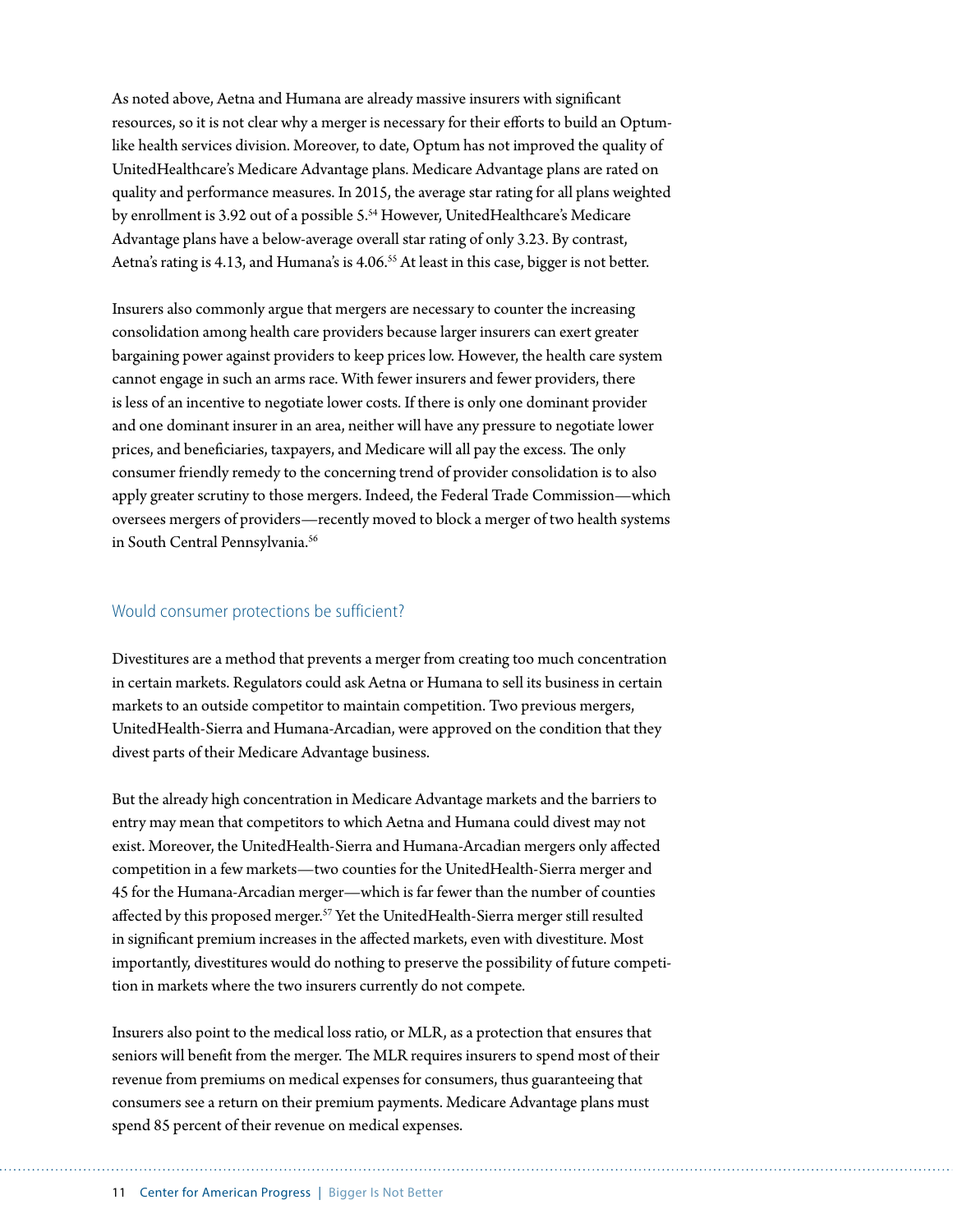Although the MLR provides some protection against a merged company charging inflated premiums, this protection is not sufficient. If it were, then every merger between two health insurance companies would be in consumers' interest. But it is entirely possible that insurers in the Medicare Advantage market are already satisfying the MLR standard. In the most comparable market, the large employer market, 77 percent of plans were already meeting the 85 percent threshold before it went into effect.58 If two merging insurers both have MLRs of 90 percent, for example, and the merged company jacks up premiums such that the resulting MLR drops to 85 percent, then consumers will have been harmed. Nor does the MLR protect against premium increases that reflect higher medical costs.<sup>59</sup>

Lastly, the MLR is not plan specific but instead a broad measure based on an insurer's aggregate Medicare Advantage spending at the state and market levels.<sup>60</sup> Therefore, individual plan offerings may not necessarily meet the MLR threshold, and a merger could allow insurers to offset a low MLR in one area with a high MLR in a different area.<sup>61</sup>

### Would traditional Medicare act as a safety valve for seniors?

Seniors who face higher costs due to the merger may be able to switch from Medicare Advantage to traditional Medicare. But past experience suggests that people tend to stick with their plan during the open enrollment period—even when premiums or other costs go up. In the Medicare prescription drug program, for example, a small fraction of seniors switch plans—and most seniors who face large premium increases do not switch plans.62 Many may not know that they could get a better deal if they switched their type of Medicare coverage.

Traditional Medicare covers care provided to a Medicare beneficiary by any hospital, physician, or other provider that accepts Medicare patients anywhere in the country. But traditional Medicare also has high cost-sharing requirements and no limit on outof-pocket spending, so many seniors enrolled in traditional Medicare purchase supplemental coverage, or Medigap plans, to protect themselves from higher, unpredictable costs. But when seniors switch from Medicare Advantage to traditional Medicare, most states allow plans that provide supplemental coverage to deny coverage to beneficiaries or exclude coverage of pre-existing conditions—except when a Medicare Advantage plan terminates or a senior moves.<sup>63</sup> Many beneficiaries may not be aware of these limits. These restrictions would perhaps increase out-of-pocket costs for switching seniors and may make traditional Medicare an unviable option.

Lastly, premiums may increase due to the merger but still be lower than costs under traditional Medicare. Also, Medicare Advantage plans have the ability to limit their networks of medical providers, allowing them to continue to offer lower premiums than traditional Medicare for the same benefits.<sup>64</sup> Seniors who do not want or need to be able to go to any provider may therefore stay in Medicare Advantage rather than switching to traditional Medicare.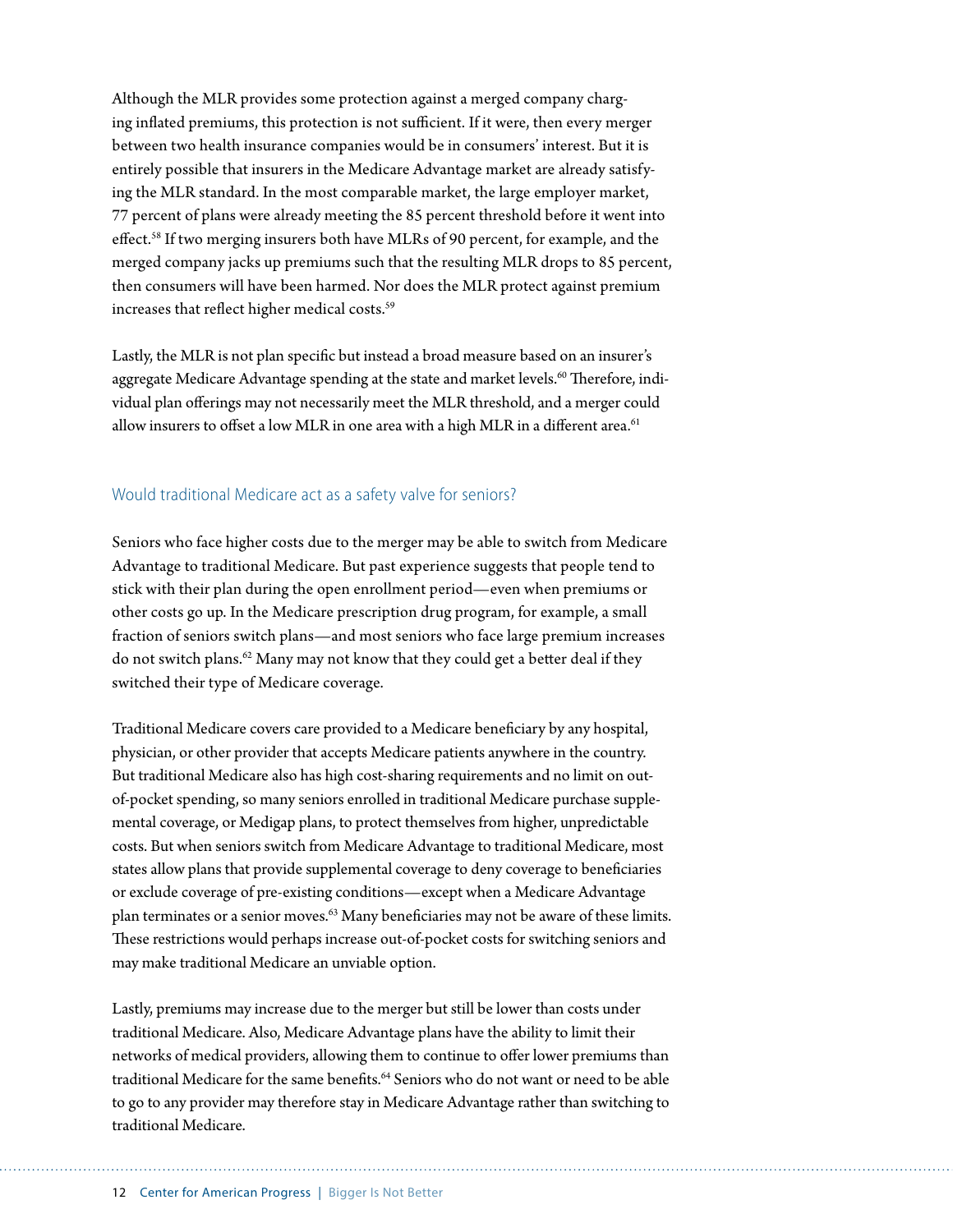Because the combined company would price its plans to maximize premiums without encouraging a widespread migration to traditional Medicare, many seniors would be stuck with higher costs. As the American Medical Association wrote, "Seniors are not likely to switch away from Medicare Advantage plans to traditional Medicare in sufficient numbers to make an anticompetitive price increase or reduction in quality unprofitable to a Medicare Advantage insurer."65

# Conclusion

The Medicare Advantage market is currently highly concentrated. CAP's analysis of the overlap between Aetna and Humana in Medicare Advantage markets adds to other analyses that show that the proposed merger between the two companies would only exacerbate this trend, likely resulting in higher premiums for seniors and higher costs for the Medicare program. Tellingly, at a Senate Judiciary Committee hearing on the proposed merger, the CEO of Aetna would not guarantee that savings from the merger would be passed along to consumers until pressed three times.<sup>66</sup>

This analysis of one health insurance market in one of the two proposed mergers is just part of the broader analysis of both health insurance mergers, which will be evaluated for their combined effect on potential future competition in all markets. But all of the available evidence suggests that the bar should be very high for approving these mergers and that they should be stopped absent clear and compelling evidence that they will benefit consumers.

*Topher Spiro is the Vice President for Health Policy at the Center for American Progress. Maura Calsyn is the Director of Health Policy at the Center. Meghan O'Toole is a Policy Analyst for the Health Policy team at the Center.*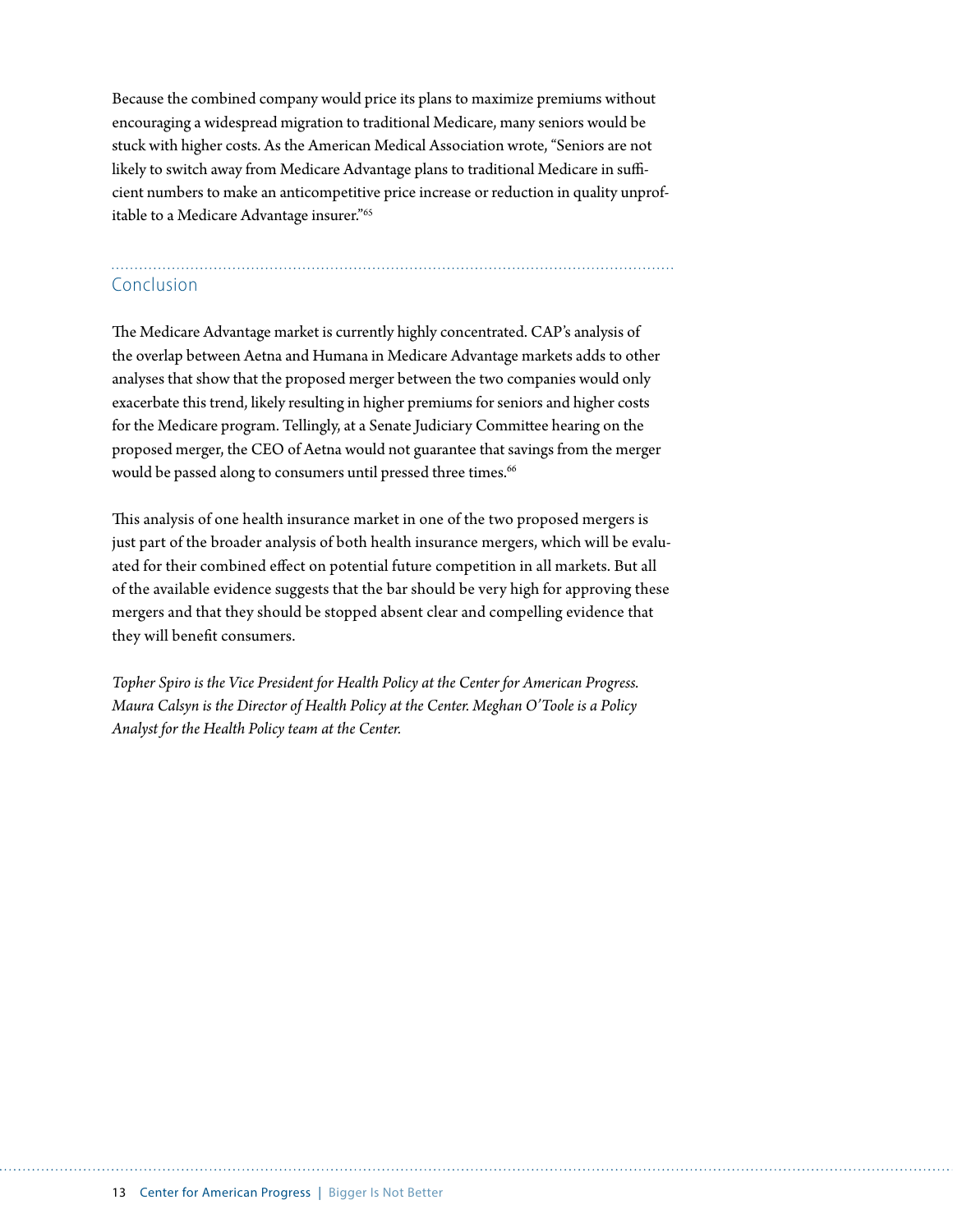# Appendix A: Methodology

CAP's analysis uses the Medicare Advantage Landscape Files from the Centers for Medicare & Medicaid Services, or CMS, from 2008 to 2015.<sup>67</sup> These files list all of the nonsanctioned Medicare Advantage plans offered in those years by county and include the monthly premium for each plan. We also used CMS' "Monthly Enrollment by Contract/Plan/State/ County" data files for 2008 through 2015 to identify the insurer that offers each plan in the Landscape files.<sup>68</sup> Our analysis identifies the counties where both Aetna and Humana plans are offered. In 2011, Aetna plans were under sanction by CMS and so were not included in the 2011 Landscape file. Therefore, we did not include any data from 2011 in our data set.

We created variables for the type of Medicare Advantage plan. We categorized the plans by whether they are a health maintenance organization plan, or HMO; a preferred provider organization plan, or PPO; a private fee-for-service plan, or PFFS; or whether they are all other types of plans. The most common Medicare Advantage plans are HMO, PPO, and PFFS plans.<sup>69</sup>

Then, we used the following regression models to measure the effect of Humana offering a Medicare Advantage plan in a county on Aetna's Medicare Advantage monthly premiums in that county, as well as the effect of Aetna offering a Medicare Advantage plan in a county on Humana's Medicare Advantage monthly premiums in that county:

$$
(1) APijst = \beta0 + \beta1Hjst + \beta2Ujst + \lambdat + \varepsilonijst
$$
  
\n(2) AP<sub>ijst</sub> = \beta<sub>0</sub> + \beta<sub>1</sub>H<sub>jst</sub> + \beta<sub>2</sub>U<sub>jst</sub> + \beta<sub>3</sub>HMO<sub>it</sub> + \beta<sub>4</sub>PPO<sub>it</sub> + \beta<sub>s</sub>PFFS<sub>it</sub> + \lambda<sub>t</sub> + \varepsilon<sub>ijst</sub>  
\n(3) HP<sub>ijst</sub> = \beta<sub>0</sub> + \beta<sub>1</sub>A<sub>jst</sub> + \beta<sub>2</sub>U<sub>jt</sub> + \lambda<sub>t</sub> + \varepsilon<sub>ijst</sub>  
\n(4) HP<sub>ijst</sub> = \beta<sub>0</sub> + \beta<sub>1</sub>A<sub>jst</sub> + \beta<sub>2</sub>U<sub>jst</sub> + \beta<sub>3</sub>HMO<sub>it</sub> + \beta<sub>4</sub>PPO<sub>it</sub> + \beta<sub>s</sub>PFFS<sub>it</sub> + \lambda<sub>t</sub> + \varepsilon<sub>ijst</sub>

In these models, "AP" and "HP" represent Aetna and Humana monthly premiums for Medicare Advantage plans, respectively, and "i", "j", and "s" are plan-, county-, and state-level identifiers, respectively. "H $_{\rm j}$ " and "A $_{\rm j}$ " represent whether Humana and Aetna offer plans in the county, respectively. "HMO," "PPO," and "PFFS" are control variables for the type of plan. We also control for whether UnitedHealthcare offers plans in the county, "U $_{\gamma}$ " and by year, " $\lambda$ ." Therefore, each observation is "Plan i in County j in State s in Year t." For these regressions, we used clustered standard errors by state.

We also used the following regression models to control for fixed effects by state, represented by "α<sub>s</sub>."

$$
(5) APijst = \beta0 + \beta1Hjst + \beta2Ujst + \lambdat + \alphas + \varepsilonijst
$$
  
\n
$$
(6) APijst = \beta0 + \beta1Hjst + \beta2Ujst + \beta3HMOits + \beta4PPOits + \betasPFFSits + \lambdat + \alphas + \varepsilonijst
$$
  
\n
$$
(7) HPijst = \beta0 + \beta1Ajst + \beta2Ujst + \lambdat + \alphas + \varepsilonijst
$$
  
\n
$$
(8) HPijst = \beta0 + \beta1Ajst + \beta2Ujst + \lambdat + \alphas + \varepsilonijst
$$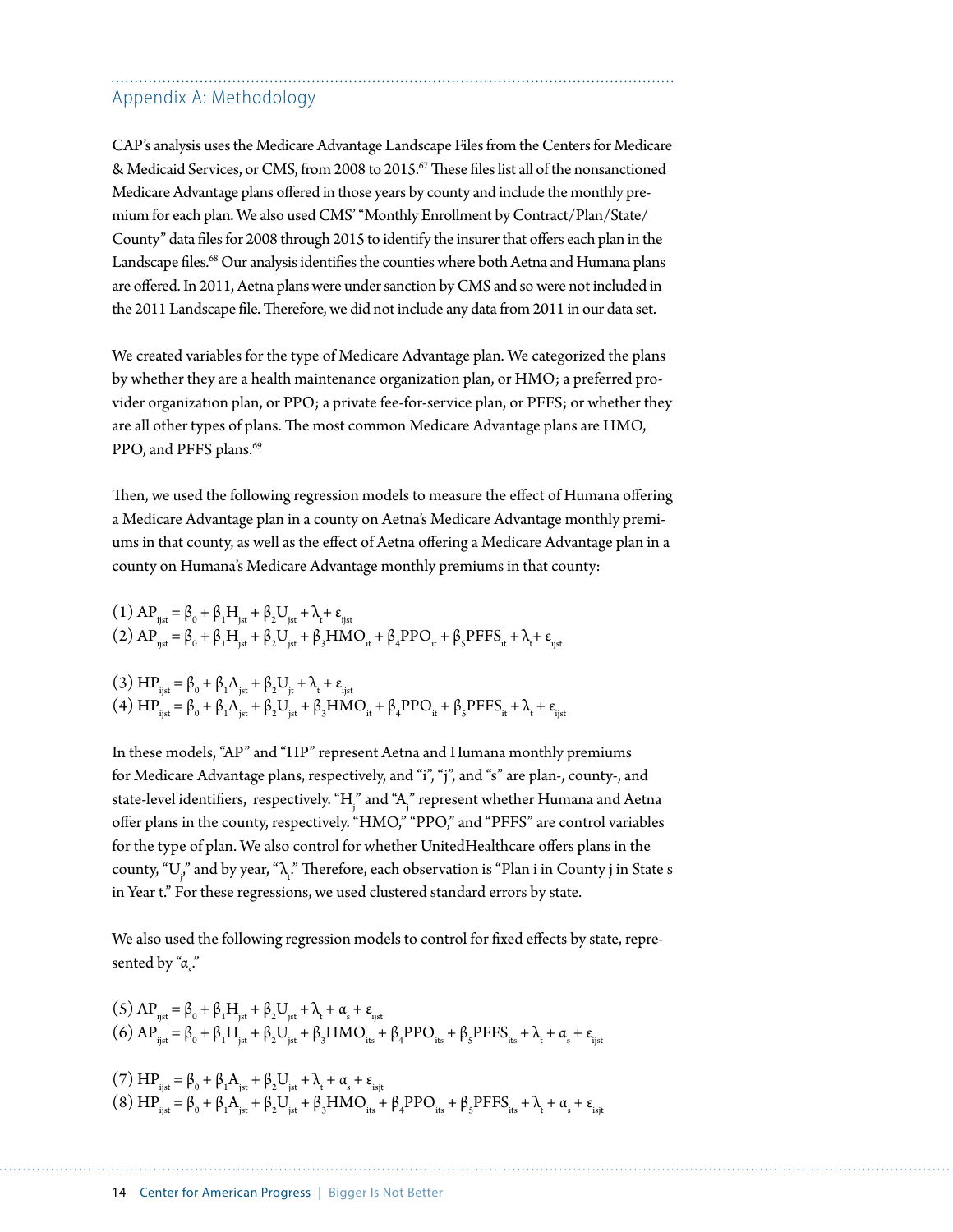#### Appendix B: Tables

### **TABLE B1**

# **Overlap between Aetna and Humana in the Medicare Advantage market, 2015**

|                 | <b>Number of counties</b><br>with both Humana<br>and Aetna Medicare<br><b>Advantage plans</b> |                       | <b>Number of counties</b><br>with both Humana<br>and Aetna Medicare<br><b>Advantage plans</b> |
|-----------------|-----------------------------------------------------------------------------------------------|-----------------------|-----------------------------------------------------------------------------------------------|
| Alabama         | 3                                                                                             | Nebraska              | $\overline{7}$                                                                                |
| Arizona         | 1                                                                                             | Nevada                | $\mathbf{1}$                                                                                  |
| Arkansas        | 13                                                                                            | New Jersey            | 6                                                                                             |
| California      | 5                                                                                             | New York              | 12                                                                                            |
| Colorado        | $\overline{7}$                                                                                | <b>North Carolina</b> | 17                                                                                            |
| Delaware        | $\overline{2}$                                                                                | Ohio                  | 35                                                                                            |
| Florida         | 16                                                                                            | Oklahoma              | 9                                                                                             |
| Georgia         | 31                                                                                            | Pennsylvania          | 59                                                                                            |
| <b>Illinois</b> | 56                                                                                            | South Dakota          | 12                                                                                            |
| lowa            | 56                                                                                            | Texas                 | 32                                                                                            |
| Kansas          | 25                                                                                            | Utah                  | $\overline{7}$                                                                                |
| Kentucky        | 3                                                                                             | Virginia              | 21                                                                                            |
| Louisiana       | 9                                                                                             | West Virginia         | 42                                                                                            |
| Maine           | 8                                                                                             | <b>Total</b>          | 562                                                                                           |
| Missouri        | 67                                                                                            |                       |                                                                                               |

Sources: Authors' analysis using Centers for Medicare & Medicaid Services, "2008–2015 MA Landscape Source Files," available at https://www.cms. gov/Medicare/Prescription-Drug-Coverage/PrescriptionDrugCovGenin/ (last accessed December 2015); Centers for Medicare & Medicaid Services,<br>"2008–2015 Monthly Enrollment by Contract/Plan/State/County," available at https://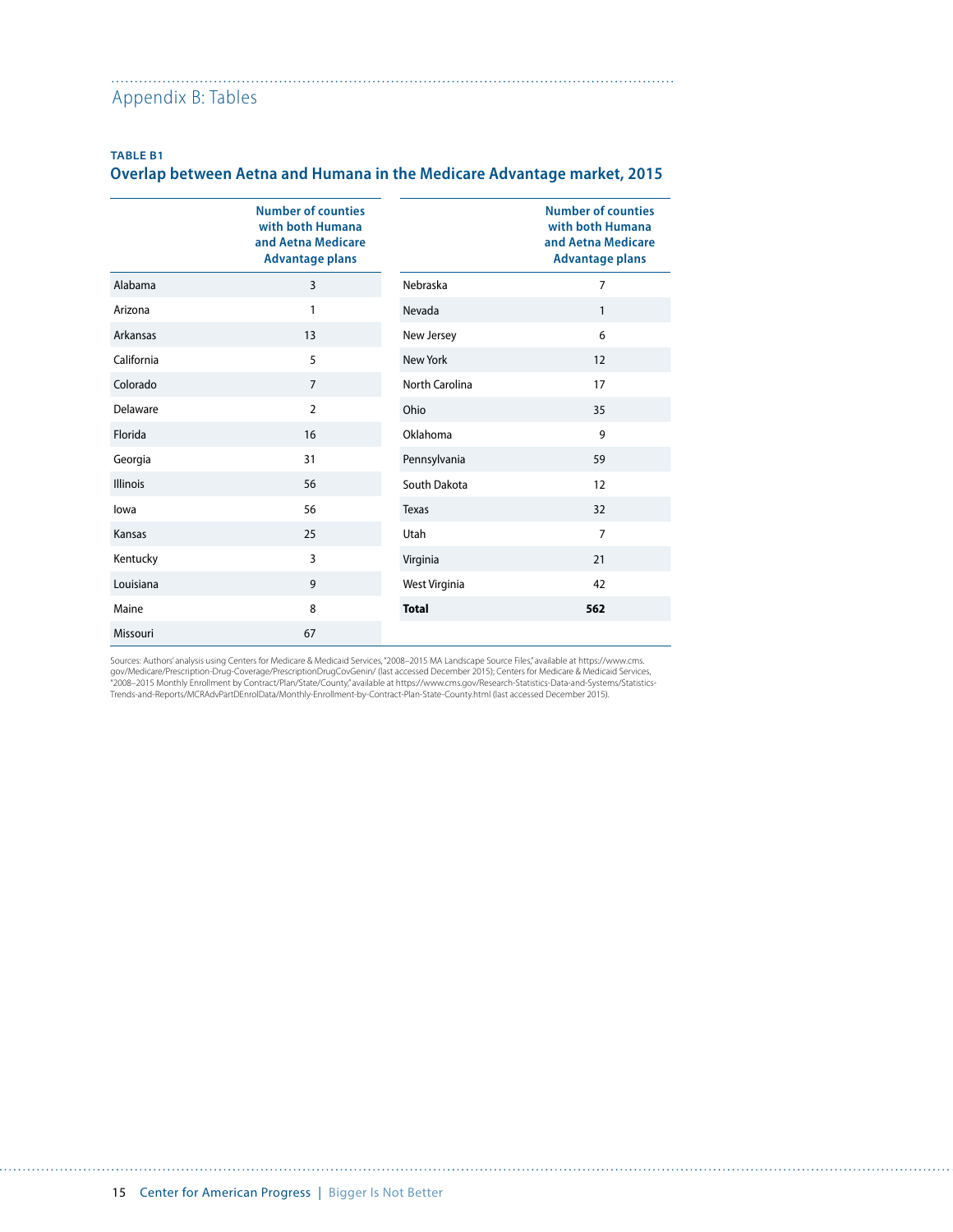# **TABLE B2 Effect of competition from Humana on Aetna's Medicare Advantage monthly premiums**

|                                           | Aetna premium<br>(1) | Aetna<br>premium<br>(2) | Aetna premium<br>(5) | Aetna premium<br>(6) |
|-------------------------------------------|----------------------|-------------------------|----------------------|----------------------|
| Humana offers                             | $-24.12***$          | $-25.20***$             | $-12.14***$          | $-12.89***$          |
| Medicare Advantage<br>plans in the county | (3.535)              | (3.325)                 | (3.107)              | (2.895)              |
| UnitedHealthcare<br>offers Medicare       | $-10.71***$          | $-9.306***$             | $-7.761***$          | $-6.674***$          |
| Advantage plans<br>in the county          | (3.320)              | (3.153)                 | (1.405)              | (1.300)              |
| Year                                      |                      |                         |                      |                      |
|                                           | $-10.11***$          | $-9.672***$             | $-10.78***$          | $-10.21***$          |
| 2009                                      | (3.498)              | (3.428)                 | (1.515)              | (1.402)              |
|                                           | $-26.50***$          | $-26.47***$             | $-27.07***$          | $-26.98***$          |
| 2010                                      | (5.287)              | (4.718)                 | (2.241)              | (2.115)              |
|                                           | $-40.25***$          | $-38.88***$             | $-40.66***$          | $-39.32***$          |
| 2012                                      | (6.358)              | (5.798)                 | (3.062)              | (2.913)              |
| 2013                                      | $-61.25***$          | $-65.20***$             | $-54.95***$          | $-59.16***$          |
|                                           | (5.551)              | (5.297)                 | (2.026)              | (2.075)              |
| 2014                                      | $-59.75***$          | $-63.87***$             | $-52.71***$          | $-57.15***$          |
|                                           | (5.884)              | (5.901)                 | (1.953)              | (2.036)              |
|                                           | $-41.15***$          | $-47.33***$             | $-35.36***$          | $-41.54***$          |
| 2015                                      | (4.956)              | (4.973)                 | (1.767)              | (1.886)              |
| Plan type                                 |                      |                         |                      |                      |
|                                           |                      | 13.88**                 |                      | $14.31***$           |
| HMO                                       |                      | (6.816)                 |                      | (1.583)              |
| PPO                                       |                      | $46.13***$              |                      | 46.56***             |
|                                           |                      | (7.991)                 |                      | (1.595)              |
| <b>PFFS</b>                               |                      | 44.44***                |                      | 45.14***             |
|                                           |                      | (3.772)                 |                      | (1.516)              |
| State-clustered<br>standard errors?       | Yes                  | Yes                     |                      |                      |
| State effects?                            |                      |                         | Yes                  | Yes                  |
| R-squared                                 | 0.190                | 0.299                   | 0.242                | 0.352                |

Notes: Robust standard errors appear in parentheses. \*\*\* signifies p < 0.01, \*\* signifies p < 0.05, and \* signifies p < 0.1. The number of observations for each regression is 10,290 plans. The number in each column heading denotes the regression model as specified in Appendix A.

Sources: Authors' analysis is based on Centers for Medicare & Medicaid Services, "2008–2015 MA Landscape Source Files," available at https://www.cms. gov/Medicare/Prescription-Drug-Coverage/PrescriptionDrugCovGenin/ (last accessed December 2015); Centers for Medicare & Medicaid Services,<br>"2008–2015 Monthly Enrollment by Contract/Plan/State/County," available at https://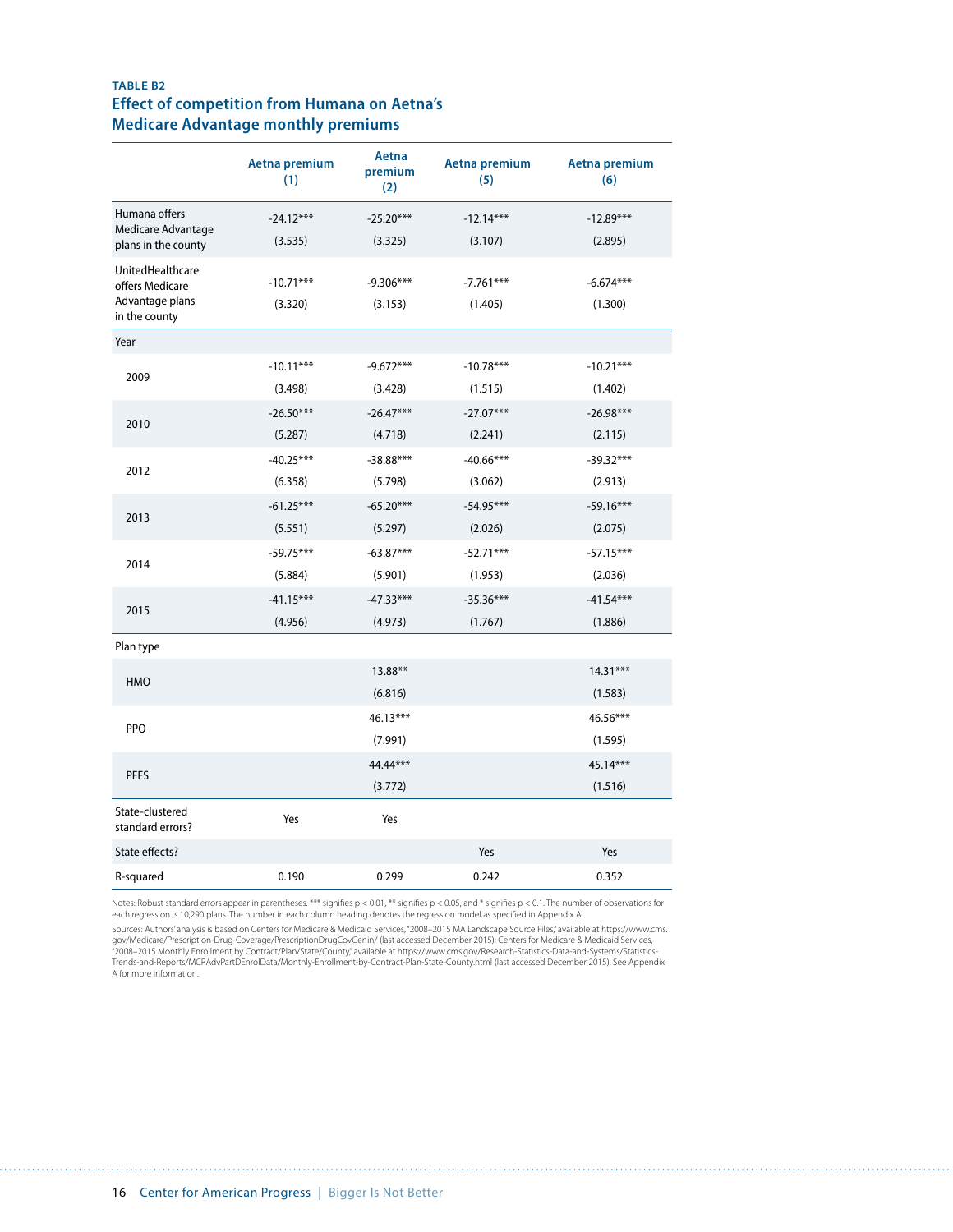# **TABLE B3 Effect of competition from Aetna on Humana's Medicare Advantage monthly premiums**

|                                  | <b>Humana</b> | <b>Humana</b>        | <b>Humana</b> | <b>Humana</b>       |
|----------------------------------|---------------|----------------------|---------------|---------------------|
|                                  | premium       | premium              | premium       | premium             |
|                                  | (3)           | (4)                  | (7)           | (8)                 |
| Aetna offers Medicare Advantage  | $-3.853$      | $-1.303$             | $-6.182***$   | $-3.551***$         |
| plans in the county              | (2.422)       | (2.752)              | (0.493)       | (0.350)             |
| UnitedHealthcare offers Medicare | $-7.626***$   | $-6.639***$          | $-7.564***$   | $-7.699***$         |
| Advantage plans in the county    | (1.418)       | (1.580)              | (0.388)       | (0.275)             |
| Year                             |               |                      |               |                     |
| 2009                             | $11.23***$    | 20.93***             | $11.44***$    | $21.10***$          |
|                                  | (3.163)       | (2.357)              | (0.604)       | (0.429)             |
| 2010                             | $7.681*$      | $20.61***$           | 8.876***      | 21.96***            |
|                                  | (4.551)       | (3.859)              | (0.601)       | (0.431)             |
| 2012                             | $-6.478**$    | 19.20***             | $-5.713***$   | 20.20***            |
|                                  | (2.988)       | (2.681)              | (0.614)       | (0.455)             |
| 2013                             | $-0.360$      | 23.78***             | 0.969         | 25.56***            |
|                                  | (3.161)       | (2.637)              | (0.608)       | (0.451)             |
| 2014                             | 3.140         | $27.76***$           | $4.351***$    | 29.11***            |
|                                  | (3.458)       | (3.450)              | (0.623)       | (0.462)             |
| 2015                             | 3.317         | 28.86***             | $4.306***$    | 30.00***            |
|                                  | (3.725)       | (3.724)              | (0.632)       | (0.468)             |
| Plan type                        |               |                      |               |                     |
| <b>HMO</b>                       |               | $15.90**$<br>(6.885) |               | 14.36***<br>(0.537) |
| <b>PPO</b>                       |               | 66.66***<br>(3.646)  |               | 67.39***<br>(0.289) |
| <b>PFFS</b>                      |               | 75.48***<br>(3.537)  |               | 77.47***<br>(0.330) |
| State-clustered standard errors? | Yes           | Yes                  |               |                     |
| State effects?                   |               |                      | Yes           | Yes                 |
| R-squared                        | 0.020         | 0.474                | 0.073         | 0.537               |

Notes: Robust standard errors appear in parentheses. \*\*\* signifies p < 0.01, \*\* signifies p < 0.05, and \* signifies p < 0.1. The number of observations for each regression is 75,248 plans. The number in each column heading denotes the regression model as specified in Appendix A.

Sources: Authors' analysis is based on Centers for Medicare & Medicaid Services, "2008–2015 MA Landscape Source Files," available at https://www.cms. gov/Medicare/Prescription-Drug-Coverage/PrescriptionDrugCovGenin/ (last accessed December 2015); Centers for Medicare & Medicaid Services,<br>"2008–2015 Monthly Enrollment by Contract/Plan/State/County," available at https:// Trends-and-Reports/MCRAdvPartDEnrolData/Monthly-Enrollment-by-Contract-Plan-State-County.html (last accessed December 2015). See Appendix A for more information.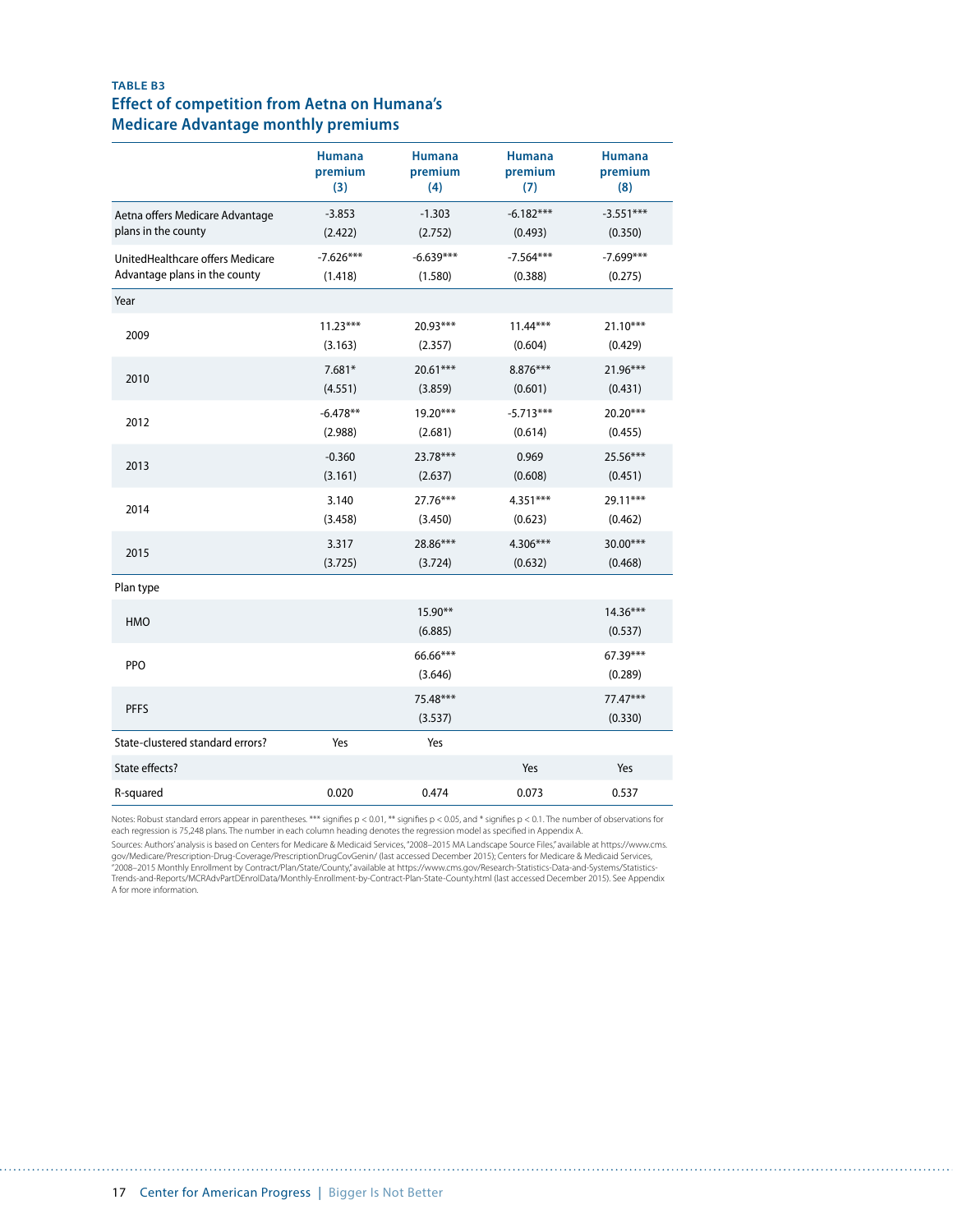# Endnotes

- 1 Liz Hoffman and others, "Aetna Agrees to Buy Humana for \$34.1 Billion," The Wall Street Journal, July 3, 2015, available at [http://www.wsj.com/articles/aetna-nears-deal-to-buy](http://www.wsj.com/articles/aetna-nears-deal-to-buy-humana-1435883861)[humana-1435883861.](http://www.wsj.com/articles/aetna-nears-deal-to-buy-humana-1435883861)
- 2 Aaron Smith, "Anthem to acquire Cigna, leaving only 3 big insurance companies," CNN Money, July 24, 2015, available at [http://money.cnn.com/2015/07/24/news/companies/](http://money.cnn.com/2015/07/24/news/companies/anthem-cigna-merger/) [anthem-cigna-merger/](http://money.cnn.com/2015/07/24/news/companies/anthem-cigna-merger/).
- 3 Bourree Lam, "Health-Care Mergers: Good for Health-Care Companies, Not So Good for Patients and Doctors," *The Atlantic*, September 8, 2015, available at [http://www.](http://www.theatlantic.com/business/archive/2015/09/health-mergers-antitrust-competition/404224/) [theatlantic.com/business/archive/2015/09/health-mergers](http://www.theatlantic.com/business/archive/2015/09/health-mergers-antitrust-competition/404224/)[antitrust-competition/404224/.](http://www.theatlantic.com/business/archive/2015/09/health-mergers-antitrust-competition/404224/)
- 4 U.S. Department of Justice and Federal Trade Commission, *Horizontal Merger Guidelines* (2010), available at [http://www.](http://www.justice.gov/atr/horizontal-merger-guidelines-08192010) [justice.gov/atr/horizontal-merger-guidelines-08192010](http://www.justice.gov/atr/horizontal-merger-guidelines-08192010).
- 5 Federal Trade Commission and U.S. Department of Justice, "Improving Health Care: A Dose of Competition" (2004), available at [http://www.justice.gov/atr/improving-health](http://www.justice.gov/atr/improving-health-care-dose-competition-report-federal-trade-commission-and-department-justice)[care-dose-competition-report-federal-trade-commission](http://www.justice.gov/atr/improving-health-care-dose-competition-report-federal-trade-commission-and-department-justice)[and-department-justice.](http://www.justice.gov/atr/improving-health-care-dose-competition-report-federal-trade-commission-and-department-justice)
- 6 Leslie Small, "CEO Mark Bertolini: Humana deal will help Aetna compete in consumer-driven marketplace," *FierceHealthPayer*, August 6, 2015, available at [http://](http://www.fiercehealthpayer.com/story/ceo-mark-bertolini-humana-deal-will-help-aetna-compete-consumer-driven-mark/2015-08-06) [www.fiercehealthpayer.com/story/ceo-mark-bertolini](http://www.fiercehealthpayer.com/story/ceo-mark-bertolini-humana-deal-will-help-aetna-compete-consumer-driven-mark/2015-08-06)[humana-deal-will-help-aetna-compete-consumer-driven](http://www.fiercehealthpayer.com/story/ceo-mark-bertolini-humana-deal-will-help-aetna-compete-consumer-driven-mark/2015-08-06)[mark/2015-08-06;](http://www.fiercehealthpayer.com/story/ceo-mark-bertolini-humana-deal-will-help-aetna-compete-consumer-driven-mark/2015-08-06) Gretchen Jacobson and others, "Medicare Advantage 2015 Data Spotlight: Overview of Plan Changes" (Menlo Park, CA: Kaiser Family Foundation, 2014), available at [http://kff.org/medicare/issue-brief/medicare-advantage-](http://kff.org/medicare/issue-brief/medicare-advantage-2015-data-spotlight-overview-of-plan-changes/)[2015-data-spotlight-overview-of-plan-changes/](http://kff.org/medicare/issue-brief/medicare-advantage-2015-data-spotlight-overview-of-plan-changes/).
- 7 Medicare.gov, "When can I buy Medigap?", available at [https://www.medicare.gov/supplement-other-insurance/](https://www.medicare.gov/supplement-other-insurance/when-can-i-buy-medigap/when-can-i-buy-medigap.html) [when-can-i-buy-medigap/when-can-i-buy-medigap.html](https://www.medicare.gov/supplement-other-insurance/when-can-i-buy-medigap/when-can-i-buy-medigap.html) (last accessed November 2015).
- 8 Leemore Dafny, Mark Duggan, and Subramaniam Ramanarayanan, "Paying a Premium on Your Premium? Consolidation in the US Health Insurance Industry," *American Economic Review* 102 (2) (2012): 1161–1185, available at [http://](http://pubs.aeaweb.org/doi/pdfplus/10.1257/aer.102.2.1161) [pubs.aeaweb.org/doi/pdfplus/10.1257/aer.102.2.1161](http://pubs.aeaweb.org/doi/pdfplus/10.1257/aer.102.2.1161).
- 9 Leemore Dafny, "Health Insurance Industry Consolidation: What Do We Know From the Past, Is It Relevant in Light of the ACA, and What Should We Ask?", Testimony before the Senate Committee on the Judiciary, Subcommittee on Antitrust, Competition Policy, and Consumer Rights, "Exam-ining Consolidation in the Health Insurance Industry and its Impact on Consumers," September 22, 2015, available at [http://www.judiciary.senate.gov/imo/media/doc/09-22-](http://www.judiciary.senate.gov/imo/media/doc/09-22-15%20Dafny%20Testimony%20Updated.pdf) [15%20Dafny%20Testimony%20Updated.pdf](http://www.judiciary.senate.gov/imo/media/doc/09-22-15%20Dafny%20Testimony%20Updated.pdf).
- 10 Ibid.
- 11 Ibid.
- 12 Dafny, Duggan, and Ramanarayanan, "Paying a Premium on our Premium? Consolidation in the US Health Insurance Industry."
- 13 Ibid.
- 14 Jose R. Guardado, David W. Emmons, and Carol K. Kane, "The Price Effects of a Larger Merger of Health Insurers: A Case Study of UnitedHealth-Sierra," *Health Management, Policy and Innovation* 1 (3) (2013): 16–35.
- 15 Amy Burke, Arpit Misra, and Steven Sheingold, "Premium Affordability, Competition, and Choice in the Health Insurance Marketplace, 2014" (Washington: Office of the Assistant Secretary for Planning and Evaluation, 2014), available at [http://aspe.hhs.gov/health/reports/2014/](http://aspe.hhs.gov/health/reports/2014/premiums/2014mktplaceprembrf.pdf) [premiums/2014mktplaceprembrf.pdf.](http://aspe.hhs.gov/health/reports/2014/premiums/2014mktplaceprembrf.pdf)
- 16 Steven Sheingold, Nguyen Nguyen, and Andre Chappel, "Competition and Choice in the Health Insurance Marketplaces, 2014-2015: Impact on Premiums" (Washington: Office of the Assistant Secretary for Planning and Evaluation, 2015), available at [http://aspe.hhs.gov/sites/default/files/](http://aspe.hhs.gov/sites/default/files/pdf/108466/rpt_MarketplaceCompetition.pdf) [pdf/108466/rpt\\_MarketplaceCompetition.pdf](http://aspe.hhs.gov/sites/default/files/pdf/108466/rpt_MarketplaceCompetition.pdf).
- 17 Paul D. Jacobs, Jessica S. Banthin, and Samuel Trachtman, "Insurer Competition in Federally Run Marketplaces Is Associated With Lower Premiums," *Health Affairs* 34 (12) (2015): 2027–2035.
- 18 Jon R. Gabel and others, "In Second Year Of Marketplaces, New Entrants, ACA 'Co-Ops,' And Medicaid Plans Restrain Average Premium Growth Rates," *Health Affairs* 34 (12) (2015): 2020–2026.
- 19 Sachin Waikar, "More Insurers, Lower Premiums," *Kellogg Insight*,July 7, 2014, available at [http://insight.kellogg.north](http://insight.kellogg.northwestern.edu/article/more_insurers_lower_premiums)[western.edu/article/more\\_insurers\\_lower\\_premiums](http://insight.kellogg.northwestern.edu/article/more_insurers_lower_premiums).
- 20 The analysis looked only at states with federally facilitated marketplaces.
- 21 Waikar, "More Insurers, Lower Premiums."
- 22 Eugene Wang and Grace Gee, "Larger Issuers, Larger Premium Increases: Health insurance issuer competition post-ACA," *Technology Science* (2015), available at [http://](http://techscience.org/a/2015081104/) [techscience.org/a/2015081104/.](http://techscience.org/a/2015081104/)
- 23 Ibid.

- 24 Kate Ho and Robin S. Lee, "Insurer Competition in Health Care Markets." Working Paper 19401 (National Bureau of Economic Research, 2015), available at [http://www.nber.](http://www.nber.org/papers/w19401) [org/papers/w19401](http://www.nber.org/papers/w19401).
- 25 Dafny, "Health Insurance Industry Consolidation."
- 26 Ibid.
- 27 Drew Altman, "Amid Merger Talk, a Look at Health Insurers' Medicare Business," Washington Wire, July 1, 2015, available at [http://blogs.wsj.com/washwire/2015/07/01/amid-merg](http://blogs.wsj.com/washwire/2015/07/01/amid-merger-talk-a-look-at-health-insurers-medicare-business/)[er-talk-a-look-at-health-insurers-medicare-business/](http://blogs.wsj.com/washwire/2015/07/01/amid-merger-talk-a-look-at-health-insurers-medicare-business/).
- 28 Gretchen Jacobson and others, "Medicare Advantage 2015 Spotlight: Enrollment Market Update" (Menlo Park, CA: Kaiser Family Foundation, 2015), available at [http://kff.org/](http://kff.org/medicare/issue-brief/medicare-advantage-2015-spotlight-enrollment-market-update/) [medicare/issue-brief/medicare-advantage-2015-spotlight](http://kff.org/medicare/issue-brief/medicare-advantage-2015-spotlight-enrollment-market-update/)[enrollment-market-update/](http://kff.org/medicare/issue-brief/medicare-advantage-2015-spotlight-enrollment-market-update/).
- 29 Brian Biles, Giselle Casillas, and Stuart Guterman, "Competition Among Medicare's Private Health Plans: Does It Really Exist?" (New York: The Commonwealth Fund, 2015), available at [http://www.commonwealthfund.org/~/media/files/](http://www.commonwealthfund.org/~/media/files/publications/issue-brief/2015/aug/1832_biles_competition_medicare_private_plans_ib_v2.pdf) [publications/issue-brief/2015/aug/1832\\_biles\\_competi](http://www.commonwealthfund.org/~/media/files/publications/issue-brief/2015/aug/1832_biles_competition_medicare_private_plans_ib_v2.pdf)[tion\\_medicare\\_private\\_plans\\_ib\\_v2.pdf](http://www.commonwealthfund.org/~/media/files/publications/issue-brief/2015/aug/1832_biles_competition_medicare_private_plans_ib_v2.pdf).
- 30 Alice Rivlin and Willem Daniel, "Strengthening Medicare for 2030" (Washington: Brookings Institution, 2015), available at [http://www.brookings.edu/~/media/Re](http://www.brookings.edu/~/media/Research/Files/Papers/2015/06/04-medicare-2030-paper-series/060315RivlinDanielMedicareAdvantage.pdf?la=en)[search/Files/Papers/2015/06/04-medicare-2030-paper](http://www.brookings.edu/~/media/Research/Files/Papers/2015/06/04-medicare-2030-paper-series/060315RivlinDanielMedicareAdvantage.pdf?la=en)[series/060315RivlinDanielMedicareAdvantage.pdf?la=en](http://www.brookings.edu/~/media/Research/Files/Papers/2015/06/04-medicare-2030-paper-series/060315RivlinDanielMedicareAdvantage.pdf?la=en).
- 31 Jacobson and others, "Medicare Advantage 2015 Data Spotlight: Overview of Plan Changes."
- 32 Gretchen Jacobson, Jennifer Huang, and Tricia Neuman, "Medigap Reform: Setting the Context for Understanding Recent Proposals" (Menlo Park, CA: Kaiser Family Foundation, 2014), available at [http://kff.org/medicare/issue-brief/](http://kff.org/medicare/issue-brief/medigap-reform-setting-the-context/) [medigap-reform-setting-the-context/](http://kff.org/medicare/issue-brief/medigap-reform-setting-the-context/).
- 33 Medicare.gov, "Medicare 2015 costs at a glance," available at https://www.medicare.gov/your-medicare-costs/costs-ata-glance/costs-at-glance.html#collapse-4809 (last accessed October 2015).
- 34 Kaiser Family Foundation, "Medicare Advantage" (2015), available at [http://kff.org/medicare/fact-sheet/medicare](http://kff.org/medicare/fact-sheet/medicare-advantage/)[advantage/](http://kff.org/medicare/fact-sheet/medicare-advantage/).
- 35 Jacobson and others, "Medicare Advantage 2015 Data Spotlight."
- 36 The Herfindahl-Hirschman Index is calculated by summing the squares of the market shares of individual firms in a geographic area. See Biles, Casillas, and Guterman, "Competition Among Medicare's Private Health Plans."

37 Ibid.